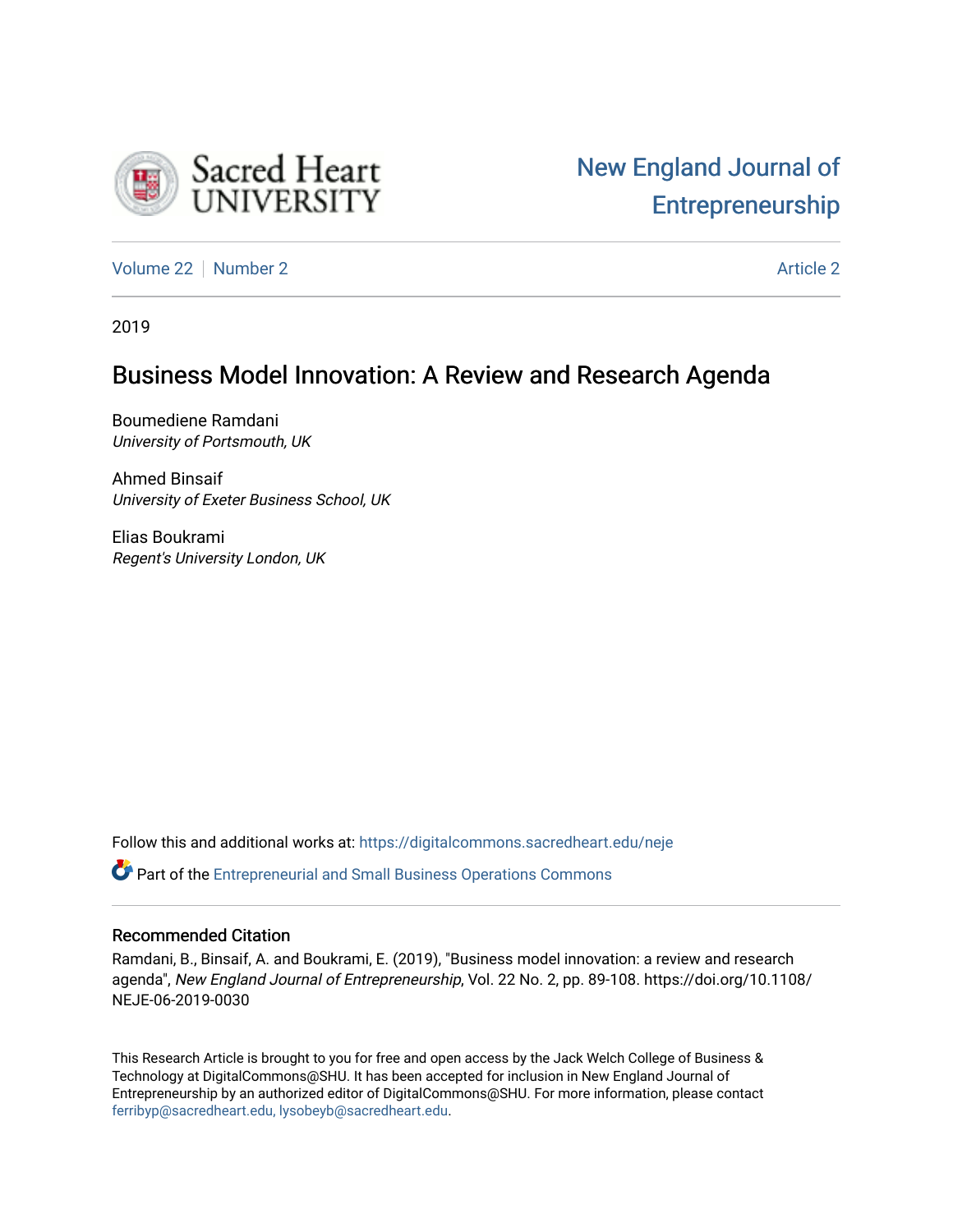The current issue and full text archive of this journal is available on Emerald Insight at: www.emeraldinsight.com/2574-8904.htm

# Business model innovation: a review and research agenda

Boumediene Ramdani University of Portsmouth, Portsmouth, UK Ahmed Binsaif University of Exeter Business School, Exeter, UK, and Elias Boukrami Regent's University London, London, UK

Received 24 June 2019 Revised 1 September 2019 89

**Business** model innovation

Accepted 2 September 2019

Abstract

Purpose – The aim of this paper is to review and synthesise the recent advancements in the business model literature and explore how firms approach business model innovation.

Design/methodology/approach – A systematic review of business model innovation literature was carried out by analysing 219 papers published between 2010 and 2016.

Findings – Evidence reviewed suggests that rather than taking either an evolutionary process of continuous revision, adaptation and fine-tuning of the existing business model or a revolutionary process of replacing the existing business model, firms can explore alternative business models through experimentation, open and disruptive innovations. It was also found that changing business models encompasses modifying a single element, altering multiple elements simultaneously and/or changing the interactions between elements in four areas of innovation: value proposition, operational value, human capital and financial value.

**Research limitations/implications – Although this review highlights the different avenues to business** model innovation, the mechanisms by which firms can change their business models and the external factors associated with such change remain unexplored.

**Practical implications** – The business model innovation framework can be used by practitioners as a "navigation map" to determine where and how to change their existing business models.

Originality/value – Because conflicting approaches exist in the literature on how firms change their business models, the review synthesises these approaches and provides a clear guidance as to the ways through which business model innovation can be undertaken.

Keywords Innovation, Business model, Value proposition, Value creation, Value capture Paper type Literature review

### 1. Introduction

Firms pursue business model innovation by exploring new ways to define value proposition, create and capture value for customers, suppliers and partners (Gambardella and McGahan, 2010; Teece, 2010; Bock et al., 2012; Casadesus-Masanell and Zhu, 2013). An extensive body of the literature asserts that innovation in business models is of vital importance to firm survival, business performance and as a source of competitive advantage (Demil and Lecocq, 2010; Chesbrough, 2010; Amit and Zott, 2012; Baden-Fuller and Haefliger, 2013; Casadesus-Masanell and Zhu, 2013). It is starting to attract a growing attention, given the increasing opportunities for new business models enabled by changing customer expectations, technological advances and deregulation (Casadesus-Masanell and Llanes, 2011; Casadesus-Masanell and Zhu, 2013). This is evident from the recent scholarly outputs (Figure 1). Thus, it is essential to comprehend this literature and uncover where alternative business models can be explored.

© Boumediene Ramdani, Ahmed Binsaif and Elias Boukrami. Published in New England Journal of Entrepreneurship. Published by Emerald Publishing Limited. This article is published under the Creative Commons Attribution (CC BY 4.0) licence. Anyone may reproduce, distribute, translate and create derivative works of this article (for both commercial and non-commercial purposes), subject to full attribution to the original publication and authors. The full terms of this licence may be seen at <http://creativecommons.org/licences/by/4.0/legalcode>



New England Journal of Entrepreneurship Vol. 22 No. 2, 2019 pp. 89-108 Emerald Publishing Limited 2574-8904 DOI 10.1108/NEJE-06-2019-0030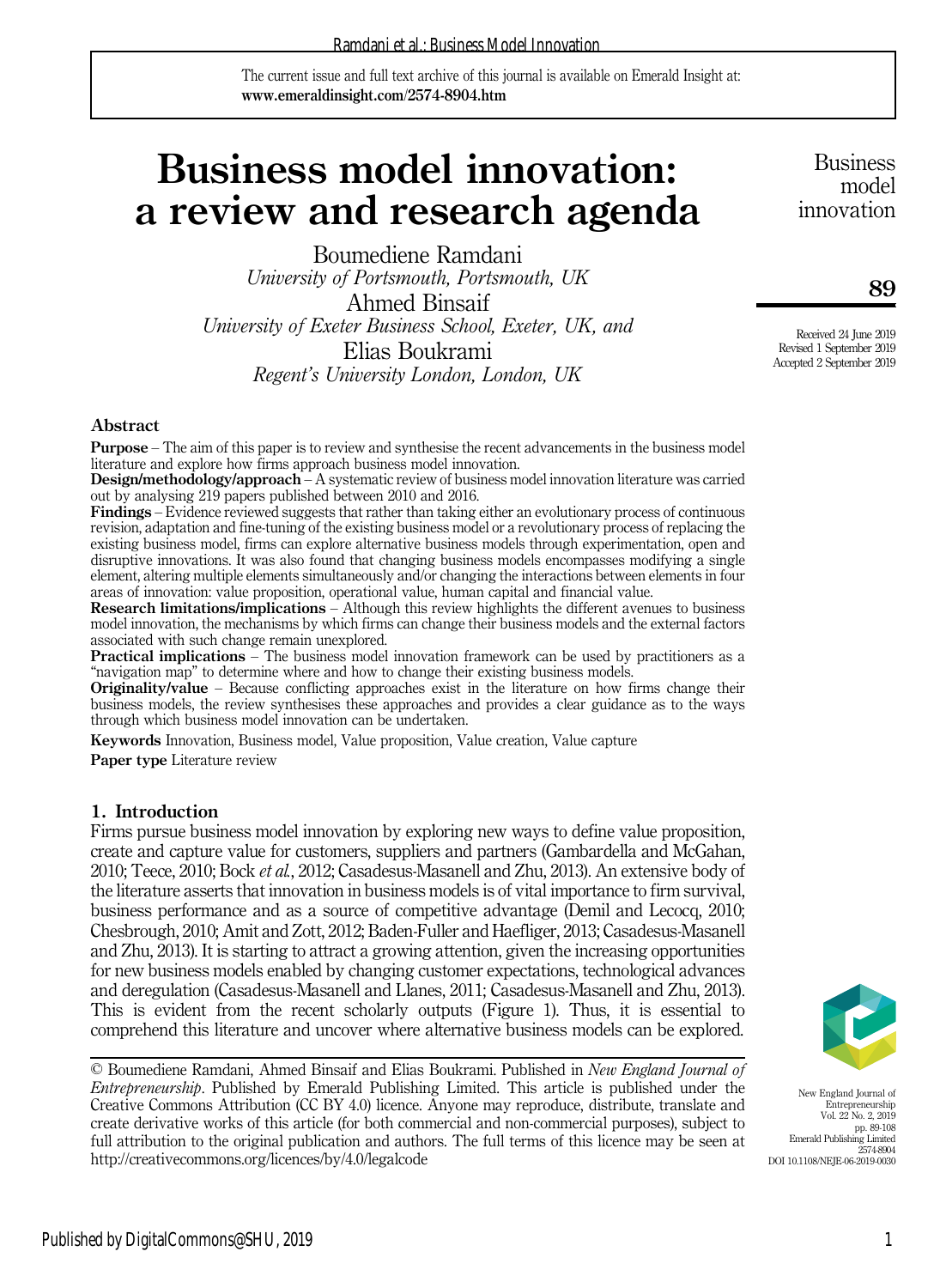

Conflicting approaches exist in the literature on how firms change their business models. One approach suggests that alternative business models can be explored through an evolutionary process of incremental changes to business model elements (e.g. Demil and Lecocq, 2010; Dunford et al., 2010; Amit and Zott, 2012; Landau et al., 2016; Velu, 2016). The other approach, mainly practice-oriented, advocates that innovative business models can be developed through a revolutionary process by replacing existing business models (e.g. Bock et al., 2012; Iansiti and Lakhani, 2014). The fragmentation of prior research is due to the variety of disciplinary and theoretical foundations through which business model innovation is examined. Scholars have drawn on perspectives from entrepreneurship (e.g. George and Bock, 2011), information systems (e.g. Al-debei and Avison, 2010), innovation management (e.g. Dmitriev *et al.*, 2014), marketing (e.g. Sorescu *et al.*, 2011) and strategy (e.g. Demil and Lecocq, 2010). Also, this fragmentation is deepened by focusing on different types of business models in different industries. Studies have explored different types of business models such as digital business models (e.g. Weill and Woerner, 2013), service business models (e.g. Kastalli et al., 2013), social business models (e.g. Hlady-Rispal and Servantie, 2016) and sustainability-driven business models (Esslinger, 2011). Besides, studies have examined different industries such as airline (Lange *et al.*, 2015), manufacturing (Landau et al., 2016), newspaper (Karimi and Walter, 2016), retail (Brea-Solís et al., 2015) and telemedicine (Peters et al., 2015).

Since the first comprehensive review of business model literature was carried out by Zott et al. (2011), several reviews were published recently (as highlighted in Table I). Our review builds on and extends the extant literature in at least three ways. First, unlike previous reviews that mainly focused on the general construct of "Business Model" (George and Bock, 2011; Zott et al., 2011; Wirtz et al., 2016), our review focuses on uncovering how firms change their existing business model(s) by including terms that reflect business model innovation, namely, value proposition, value creation and value capture. Second, previous reviews do not provide a clear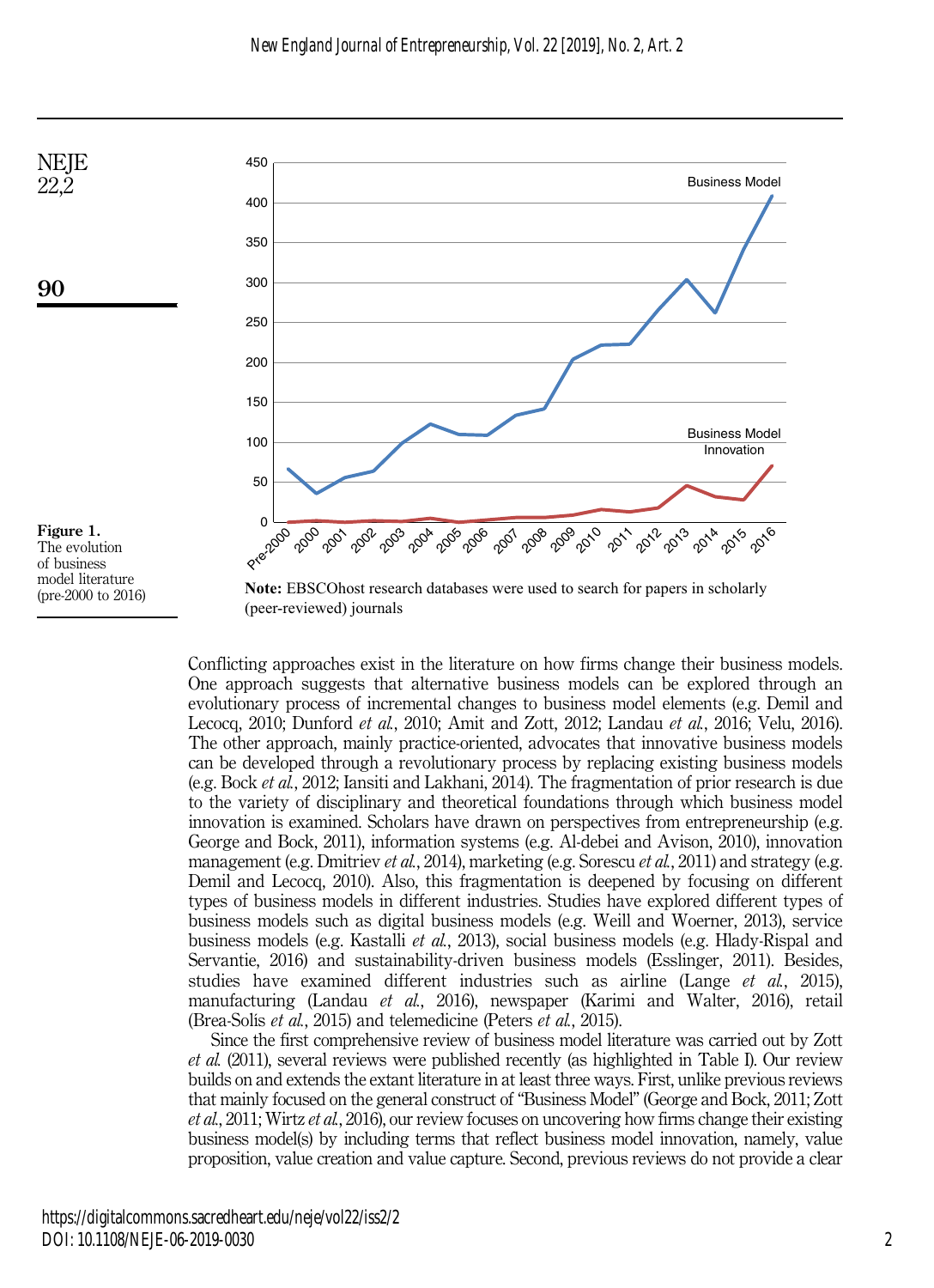|             | Zott et al.<br>(2011)                                           | George and<br>Bock (2011)                                    | Schneider<br>and Spieth<br>(2013)                             | Klang et al.<br>(2014)                                                   | Wirtz et al.<br>(2016)                                              | Our review                                                                                              | <b>Business</b><br>model<br>innovation            |
|-------------|-----------------------------------------------------------------|--------------------------------------------------------------|---------------------------------------------------------------|--------------------------------------------------------------------------|---------------------------------------------------------------------|---------------------------------------------------------------------------------------------------------|---------------------------------------------------|
| Term(s)     | <b>Business</b><br>model                                        | <b>Business</b><br>model                                     | <b>Business</b><br>model<br>innovation                        | <b>Business</b><br>model(s)                                              | <b>Business</b><br>model                                            | Business model(s);<br>innovation;<br>value proposition;<br>value creation;<br>value capture             | 91                                                |
| Period      | 1975-2009                                                       | Up to $1$<br>December<br>2008                                | $1981 -$ May<br>2012                                          | Up to<br>January/<br>February<br>2010                                    | 1965-2013                                                           | 2010-2016                                                                                               |                                                   |
| Search      | Title:<br>keywords                                              | All-text<br>topics                                           | Keyword                                                       | Title; abstract;<br>keywords                                             | Title                                                               | Title; abstract;<br>keywords                                                                            |                                                   |
| Databases   | <b>Business</b><br>source<br>complete                           | <b>EBSCO</b><br>business<br>source<br>premiere               | na                                                            | na                                                                       | <b>EBSCO</b><br>business<br>source<br>complete                      | <b>EBSCO</b> business<br>complete; ABI/<br><b>INFORM: ISTOR:</b><br><b>ScinceDirect</b>                 |                                                   |
| <b>Type</b> | Peer-<br>reviewed<br>papers;<br>books:<br>reports;<br>magazines | Papers;<br>books;<br>websites:<br>unpublished<br>manuscripts | Peer-<br>reviewed<br>journals;<br>recent<br>working<br>papers | Papers;<br>reviews;<br>editorials;<br>books:<br>reviewed<br>publications | Papers in<br>peer-reviewed<br>and non-peer-<br>reviewed<br>journals | Peer-reviewed papers<br>with the exception of<br><b>Harvard Business</b><br>Review; top-rated<br>papers | Table I.<br>Previous reviews of<br>business model |
| Sample      | 103                                                             | 108                                                          | 35                                                            | 54                                                                       | 681                                                                 | 219                                                                                                     | literature                                        |

answer as to how firms change their business models. Our review aims to provide a clear guidance on how firms carry out business model innovation by synthesising the different perspectives existing in the literature. Third, compared to recent reviews on business model innovation (Schneider and Spieth, 2013; Spieth et al., 2014), which have touched lightly on some innovation aspects such as streams and motivations of business model innovation research, our review will uncover the innovation areas where alternative business models can be explored. Taking Teece's (2010) suggestion, "A helpful analytic approach for management is likely to involve systematic deconstruction/unpacking of existing business models, and an evaluation of each element with an idea toward refinement or replacement" (p. 188), this paper aims to develop a theoretical framework of business model innovation.

Our review first explains the scope and the process of the literature review. This is followed by a synthesis of the findings of the review into a theoretical framework of business model innovation. Finally, avenues for future research will be discussed in relation to the approaches, degree and mechanisms of business model innovation.

#### 2. Scope and method of the literature review

Given the diverse body of business models literature, a systematic literature review was carried out to minimise research bias (Transfield  $et$  al., 2003). Compared to the previous business model literature, our review criteria are summarised in Table I. The journal papers considered were published between January 2010 and December 2016. As highlighted in Figure 1, most contributions in this field have been issued within this period since previous developments in the literature were comprehensively reviewed up to the end of 2009 (Zott et al., 2011). Using four databases (EBSCO Business Complete, ABI/INFORM, JSTOR and ScienceDirect), we searched peer-reviewed papers with terms such as business model(s), innovation value proposition, value creation and value capture appearing in the title, abstract or subject terms. As a result, 8,642 peer-reviewed papers were obtained.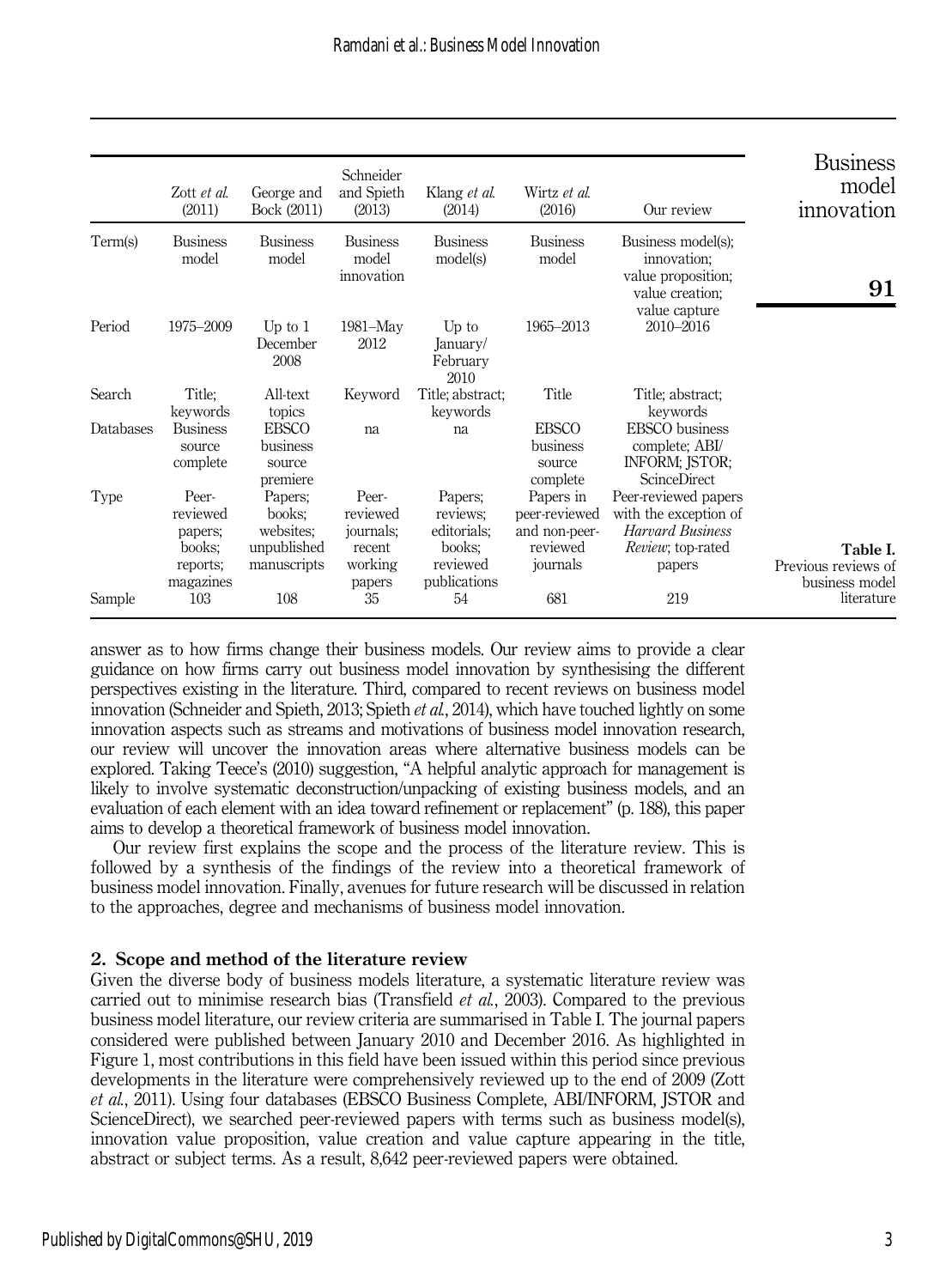Studies were included in our review if they specifically address business models and were top-rated according to The UK Association of Business Schools list (ABS, 2010). This rating has been used not only because it takes into account the journal "Impact Factor" as a measure for journal quality, but also uses in conjunction other measures making it one of the most comprehensive journal ratings. By applying these criteria, 1,682 entries were retrieved from 122 journals. By excluding duplications, 831 papers were identified. As Harvard Business Review is not listed among the peer-reviewed journals in any of the chosen databases and was included in the ABS list, we used the earlier criteria and found 112 additional entries. The reviewed papers and their subject fields are highlighted in Table II. Since the focus of this paper is on business model innovation, we selected studies that discuss value proposition, value creation and value capture as sub-themes. This is not only because the definition of business model innovation mentioned earlier spans all three sub-themes, but also because all three sub-themes have been included in recent studies (e.g. Landau et al., 2016; Velu and Jacob, 2014). To confirm whether the papers addressed business model innovation, we examined the main body of the papers to ensure they were properly coded and classified. At the end of the process, 219 papers were included in this review. Table III lists the source of our sample.

The authors reviewed the 219 papers using a protocol that included areas of innovation (i.e. components, elements, and activities), theoretical perspectives and key findings. In order to identify the main themes of business model innovation research, all papers were coded in relation to our research focus as to where alternative business models can be explored (i.e. value proposition, value creation and value capture). Coding was cross checked among the authors on a random sample suggesting high accuracy between them. Having compared and discussed the results, the authors were able to identify the main themes.

# 3. Prior conceptualisations of business model innovation

Some scholars have articulated the need to build the business model innovation on a more solid theoretical ground (Sosna *et al.*, 2010; George and Bock, 2011). Although many studies

|                                                      | Number of papers/Year |                |                   |                |                |                          |                   |                |                        |                  |
|------------------------------------------------------|-----------------------|----------------|-------------------|----------------|----------------|--------------------------|-------------------|----------------|------------------------|------------------|
| Subject fields                                       | No. of<br>journals    | 2010           |                   |                |                | 2011 2012 2013 2014 2015 |                   | 2016           | Total no.<br>of papers | $%$ of<br>papers |
| Marketing                                            | 14                    | 16             | 23                | 34             | 36             | 23                       | 26                | 76             | 234                    | 24.8             |
| General management                                   | 12                    | 18             | 32                | 20             | 33             | 27                       | 43                | 47             | 220                    | 23.3             |
| Information management                               | 13                    | 8              | 6                 | 13             | 14             | 21                       | 13                | 20             | 95                     | 10.1             |
| Operations, technology and<br>management             | 8                     | 6              | 9                 | 10             | 14             | 14                       | 11                | 19             | 83                     | 8.8              |
| Strategic management                                 | $\overline{2}$        | 25             | 8                 | 3              | 17             | 7                        | 3                 | 19             | 82                     | 8.7              |
| Innovation                                           | 3                     | $\overline{4}$ | 5                 | 5              | 5              | 18                       | 5                 | 13             | 55                     | 5.8              |
| Entrepreneurship and small                           |                       |                |                   |                |                |                          |                   |                |                        |                  |
| business management                                  | 6                     | 9              | 4                 | 3              | 13             | 3                        | 14                | 7              | 53                     | 5.6              |
| Business ethics and governance                       | $\overline{2}$        | 11             | 5                 | $\overline{4}$ | 7              | 6                        | 5                 | 6              | 44                     | 4.7              |
| Business and area studies<br>Operations research and | 5                     | 5              | $\mathcal{D}_{1}$ | $\overline{4}$ | 3              | $\mathcal{D}_{1}$        | 5                 | 5              | 26                     | 2.8              |
| management science                                   | 5                     | 4              | 6                 | 2              | 4              | $\overline{2}$           | 2                 | 5              | 25                     | 2.7              |
| Organisation studies                                 | 4                     | 3              | $\overline{2}$    | $\overline{4}$ | $\mathfrak{D}$ | $\mathbf{1}$             | $\mathcal{D}_{1}$ | $\overline{2}$ | 16                     | 1.7              |
| Human resources management                           |                       |                |                   |                |                |                          |                   |                |                        |                  |
| and employment studies                               | $\overline{2}$        | $\overline{2}$ |                   | 1              | 3              |                          | 1                 | 2              | 9                      | 1.0              |
| International business and                           |                       |                |                   |                |                |                          |                   | 1              | 1                      | 0.1              |
| area studies<br>Total                                | 76                    | 111            | 102               | 103            | 151            | 124                      | 130               | 222            | 943                    | 100.0            |

Table II. Reviewed papers an

92

**NEJE** 22,2

their subject fields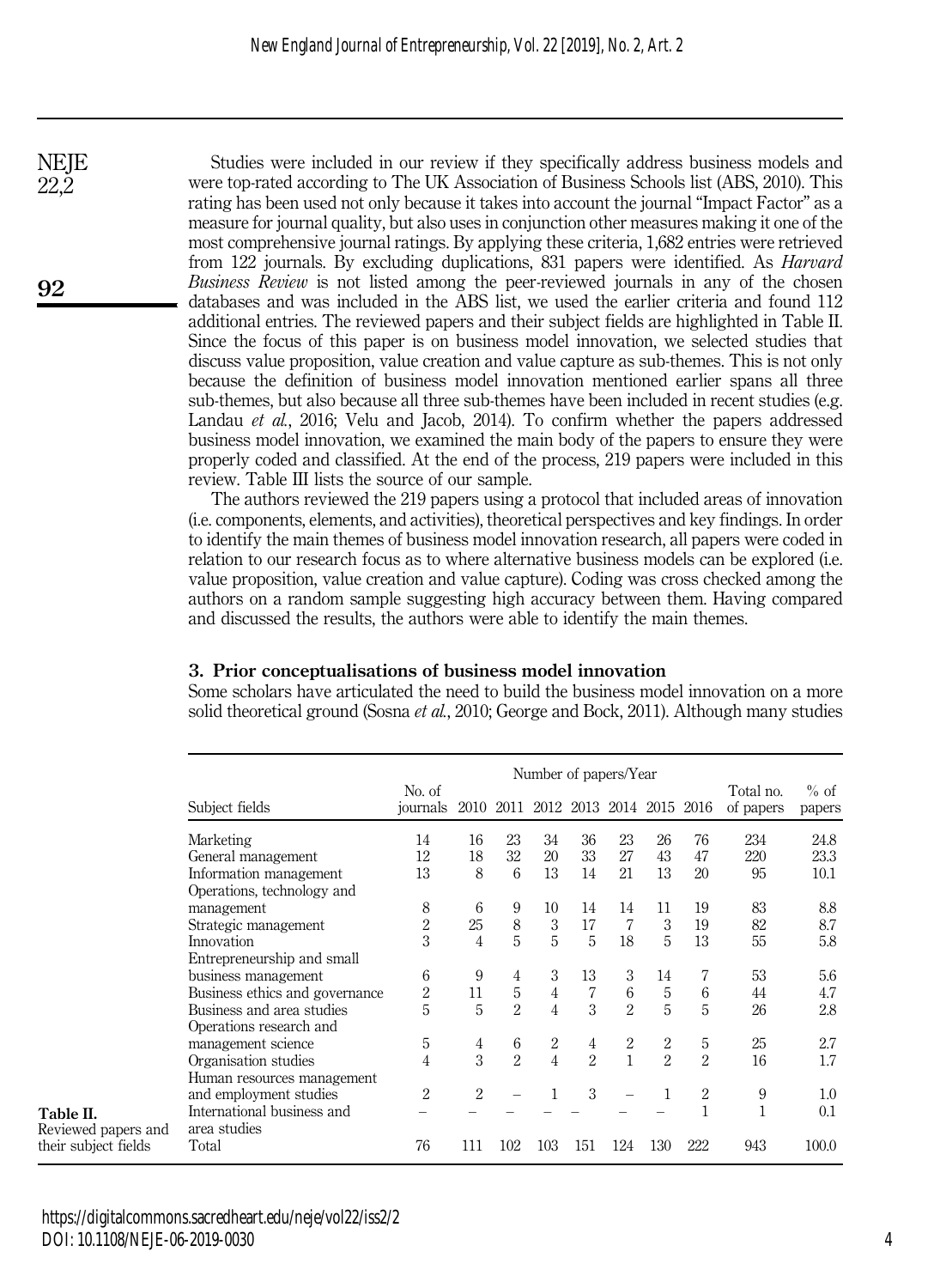| Journals                           | Number of papers | Weighting $(\% )$ | <b>Business</b><br>model |
|------------------------------------|------------------|-------------------|--------------------------|
| Harvard Business Review            | 42               | 19.2              | innovation               |
| Long Range Planning                | 28               | 12.8              |                          |
| Industrial Marketing Management    | 21               | 9.6               |                          |
| R&D Management                     | 16               | 7.3               |                          |
| <b>MIT Sloan Management Review</b> | 15               | 6.8               |                          |
| Journal of Business Research       | 11               | 5.0               | 93                       |
| California Management Review       | 10               | 4.6               |                          |
| Strategic Entrepreneurship Journal | 8                | 3.7               |                          |
| <i>Technovation</i>                | 6                | 2.7               |                          |
| Others                             | 62               | 28.3              | Table III.               |
| Total                              | 219              | 100               | Source of our sample     |

are not explicitly theory-based, some studies partially used well-established theories such as the resource-based view (e.g. Al-Debei and Avison, 2010) and transaction cost economics (e.g. DaSilva and Trkman, 2014) to conceptualise business model innovation. Other theories such as activity systems perspective, dynamic capabilities and practice theory have been used to help answer the question of how firms change their existing business models.

Using the activity systems perspective, Zott and Amit (2010) demonstrated how innovative business models can be developed through the design themes that describe the source of value creation (novelty, lock-in, complementarities and efficiency) and design elements that describe the architecture (content, structure and governance). This work, however, overlooks value capture which limits the explanation of the advocated system's view (holistic). Moreover, Chatterjee (2013) used this perspective to reveal that firms can design innovative business models that translate value capture logic to core objectives, which can be delivered through the activity system.

Dynamic capability perspective frames business model innovation as an initial experiment followed by continuous revision, adaptation and fine-tuning based on trial-and-error learning (Sosna *et al.*, 2010). Using this perspective, Demil and Lecocq (2010) showed that "dynamic consistency" is a capability that allows firms to sustain their performance while innovating their business models through voluntary and emergent changes. Also, Mezger (2014) conceptualised business model innovation as a distinct dynamic capability. He argued that this capability is the firm's capacity to sense opportunities, seize them through the development of valuable and unique business models, and accordingly reconfigure the firms' competences and resources. Using aspects of practice theory, Mason and Spring (2011) looked at business model innovation in the recorded sound industry and found that it can be achieved through various combinations of managerial practices.

Static and transformational approaches have been used to depict business models (Demil and Lecocq, 2010). The former refers to viewing business models as constituting core elements that influence business performance at a particular point in time. This approach offers a snapshot of the business model elements and how they are assembled, which can help in understanding and communicating a business model (e.g. Eyring et al., 2011; Mason and Spring, 2011; Yunus *et al.*, 2010). The latter, however, focuses on innovation and how to address the changes in business models over time (e.g. Sinfield *et al.*, 2012; Girotra and Netessine, 2014; Landau *et al.*, 2016). Some researchers have identified the core elements of business models ex ante (e.g. Demil and Lecocq, 2010; Wu et al., 2010; Huarng, 2013; Dmitriev *et al.*, 2014), while others argued that considering *a priori* elements can be restrictive (e.g. Casadesus-Masanell and Ricart, 2010). Unsurprisingly, some researchers found a middle ground where elements are loosely defined allowing flexibility in depicting business models (e.g. Zott and Amit, 2010; Sinfield et al., 2012; Kiron et al., 2013).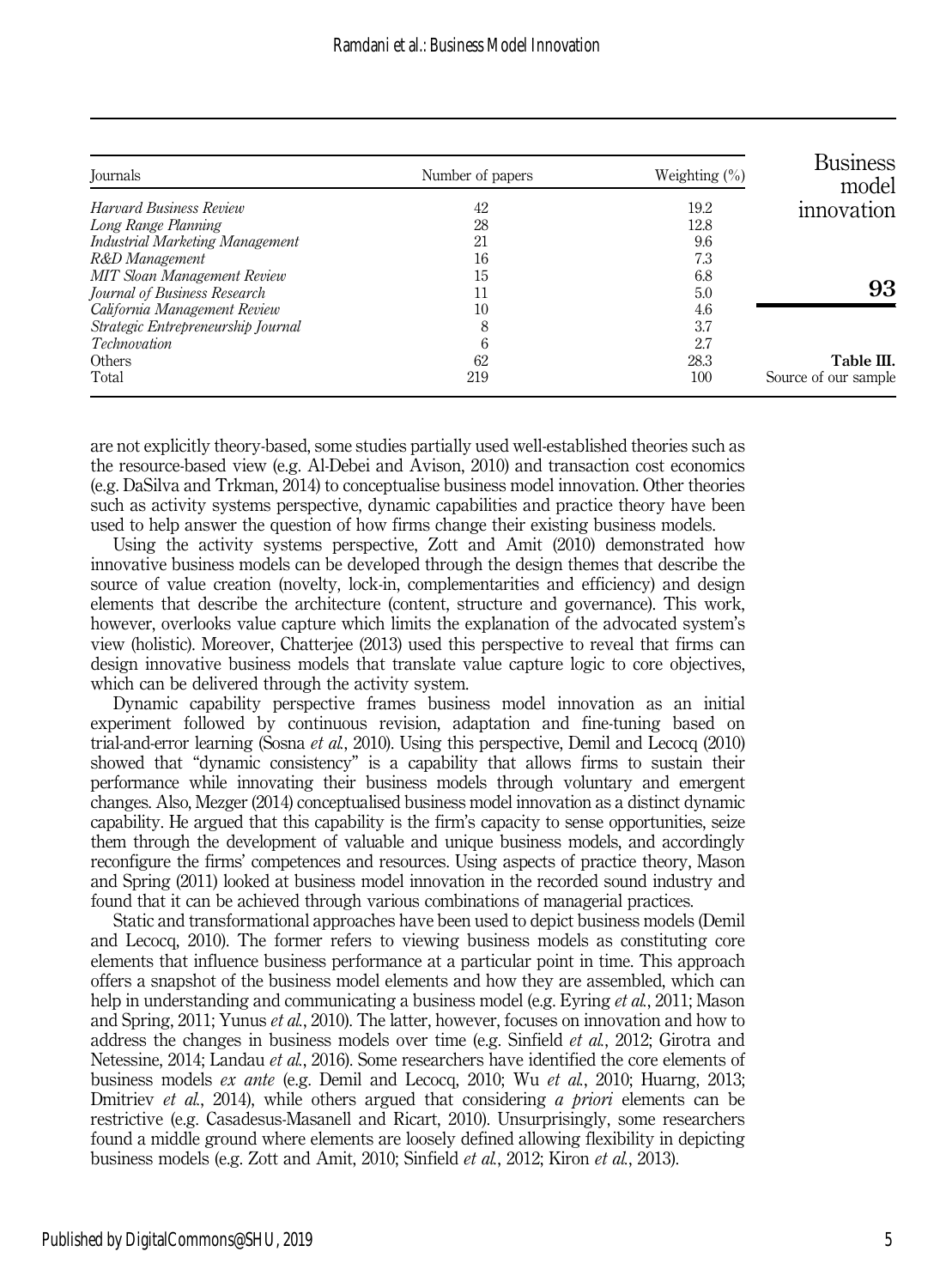Prior to 2010, conceptual frameworks focused on the business model concept in general (e.g. Chesbrough and Rosenbloom, 2002; Osterwalder et al., 2005; Shafer et al., 2005) apart from Johnson et al.'s (2008), which is one of the early contributions to business model innovation. To determine whether a change in existing business model is necessary, Johnson *et al.* (2008) suggested three steps: "Identify an important unmet job a target customer needs done; blueprint a model that can accomplish that job profitably for a price the customer is willing to pay; and carefully implement and evolve the model by testing essential assumptions and adjusting as you learn" (Eyring *et al.*, 2011, p. 90). Although several frameworks have been developed since then, our understanding of business model innovation is still limited due to the static nature of the majority of these frameworks. Some representations ignore the elements and/or activities where alternative business models can be explored (e.g. Sinfield et al., 2012; Chatterjee, 2013; Huarng, 2013; Morris et al., 2013; Dmitriev et al., 2014; Girotra and Netessine, 2014). Other frameworks ignore value proposition (e.g. Zott and Amit, 2010), ignore value creation (e.g. Dmitriev et al., 2014; Michel, 2014) and/or ignore value capture (e.g. Mason and Spring, 2011; Sorescu et al., 2011; Storbacka, 2011). Some conceptualisations do not identify who is responsible for the innovation (e.g. Casadesus-Masanell and Ricart, 2010; Sinfield et al., 2012; Chatterjee, 2013; Kiron *et al.*, 2013). Synthesising the different contributions into a theoretical framework of business model innovation will enable a better understanding of how firms undertake business model innovation.

# 4. Business model innovation framework

Our framework (Figure 2) integrates all the elements where alternative business models can be explored. This framework does not claim that the listed elements are definitive for high-performing business models, but is an attempt to outline the elements associated with business model innovation. This framework builds on the previous work of



Business model innovation framework

94

**NEJE** 22,2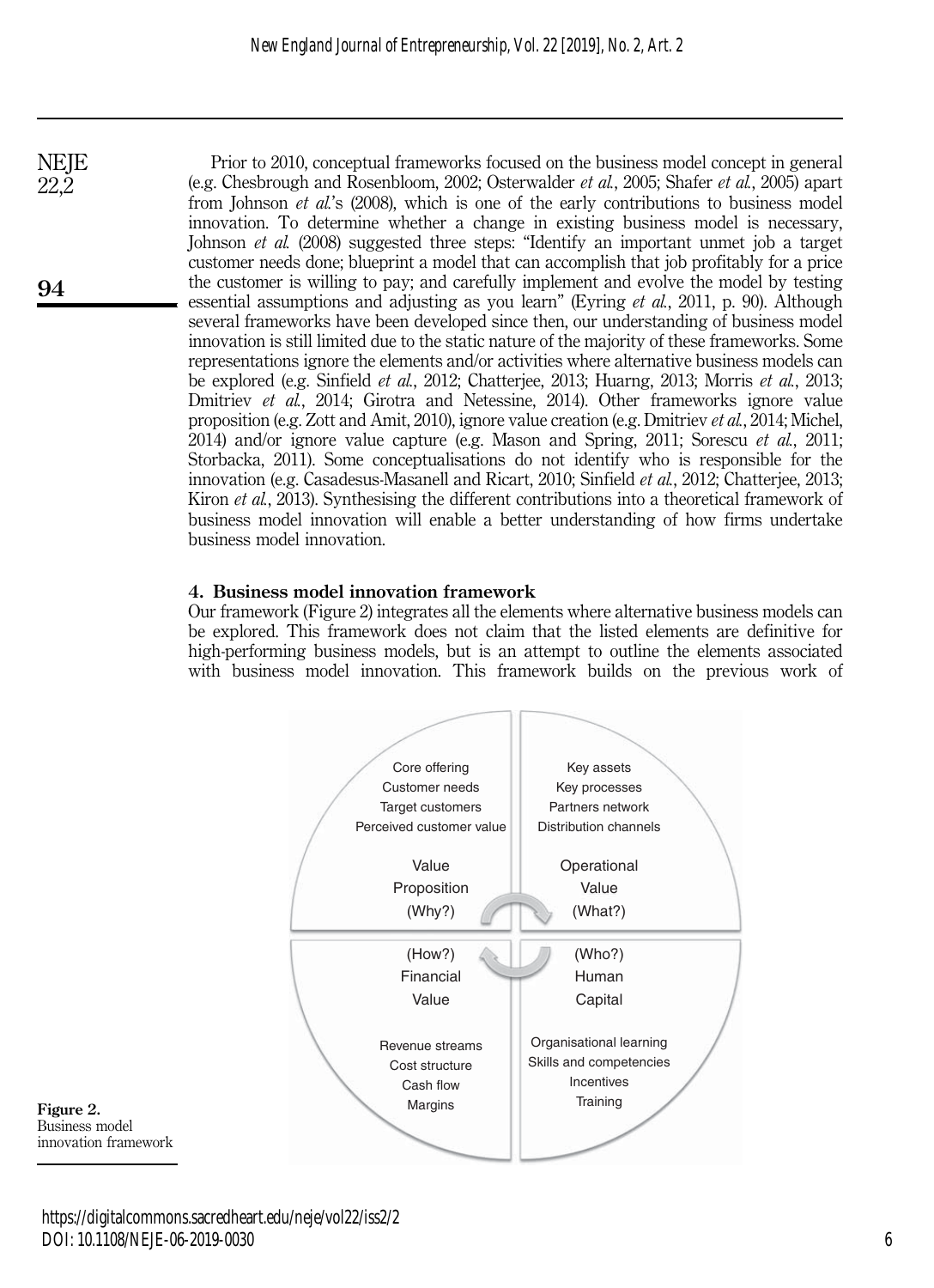Johnson et al. (2008) and Zott and Amit (2010) by signifying the elements associated with business model innovation. Unlike previous frameworks that mainly consider the constituting elements of business models, this framework focuses on areas of innovation where alternative business models can be explored. Moreover, this is not a static view of the constituting elements of a business model, but rather a view enabling firms to explore alternative business models by continually refining these elements. Arrows in the framework indicate the continuous interaction of business model elements. This framework consists of 4 areas of innovation and 16 elements (more details are shown in Table IV). Each will be discussed below.

#### 4.1 Value proposition

The first area of innovation refers to elements associated with answering the "Why" questions. While most of the previously established models in the literature include at least one of the value proposition elements (e.g. Brea-Solís et al., 2015; Christensen et al., 2016), other frameworks included two elements (e.g. Dahan et al., 2010; Cortimiglia et al., 2016) and three elements (e.g. Eyring et al., 2011; Sinfield et al., 2012). These elements include rethinking what a company sells, exploring new customer needs, acquiring target customers and determining whether the benefits offered are perceived by customers. Modern organisations are highly concerned with innovation relating to value proposition in order to attract and retain a large portion of their customer base (Al-Debei and Avison, 2010). Developing new business models usually starts with articulating a new customer value proposition (Eyring et al., 2011). According to Sinfield et al. (2012), firms are encouraged to explore various alternatives of core offering in more depth by examining type of offering (product or service), its features (custom or off-the-shelf), offered benefits (tangible or intangible), brand (generic or branded) and lifetime of the offering (consumable or durable).

In order to exploit the "middle market" in emerging economies, Eyring et al. (2011) suggested that companies need to design new business models that aim to meet unsatisfied needs and evolve these models by continually testing assumptions and making adjustments. To uncover unmet needs, Eyring  $et$  al. (2011) suggested answering four questions: what are customers doing with the offering? What alternative offerings consumers buy? What jobs consumers are satisfying poorly? and what consumers are trying to accomplish with existing offerings? Furthermore, Baden-Fuller and Haefliger (2013) made a distinction between customers and users in two-sided platforms, where users search for products online, and customers ( firms) place ads to attract users. They also made a distinction between "pre-designed (scale) based offerings" and "project based offerings". While the former focuses on "one-size-fits-all", the latter focuses on specific client solving specific problem.

Established firms entering emerging markets should identify unmet needs "the job to be done" rather than extending their geographical base for existing offerings (Eyring *et al.*, 2011). Because customers in these markets cannot afford the cheapest of the high-end offerings, firms with innovative business models that meet these customers' needs affordably will have opportunities for growth (Eyring et al., 2011). Moreover, secondary business model innovation has been advocated by Wu et al. (2010) as a way for latecomer firms to create and capture value from disruptive technologies in emerging markets. This can be achieved through tailoring the original business model to fit price-sensitive mass customers by articulating a value proposition that is attractive for local customers.

#### 4.2 Operational value

The second area of innovation focuses on elements associated with answering the "What" questions. Many of the established frameworks included either one element (e.g. Sinfield *et al.*, 2012; Taran *et al.*, 2015), two elements (e.g. Mason and Spring, 2011;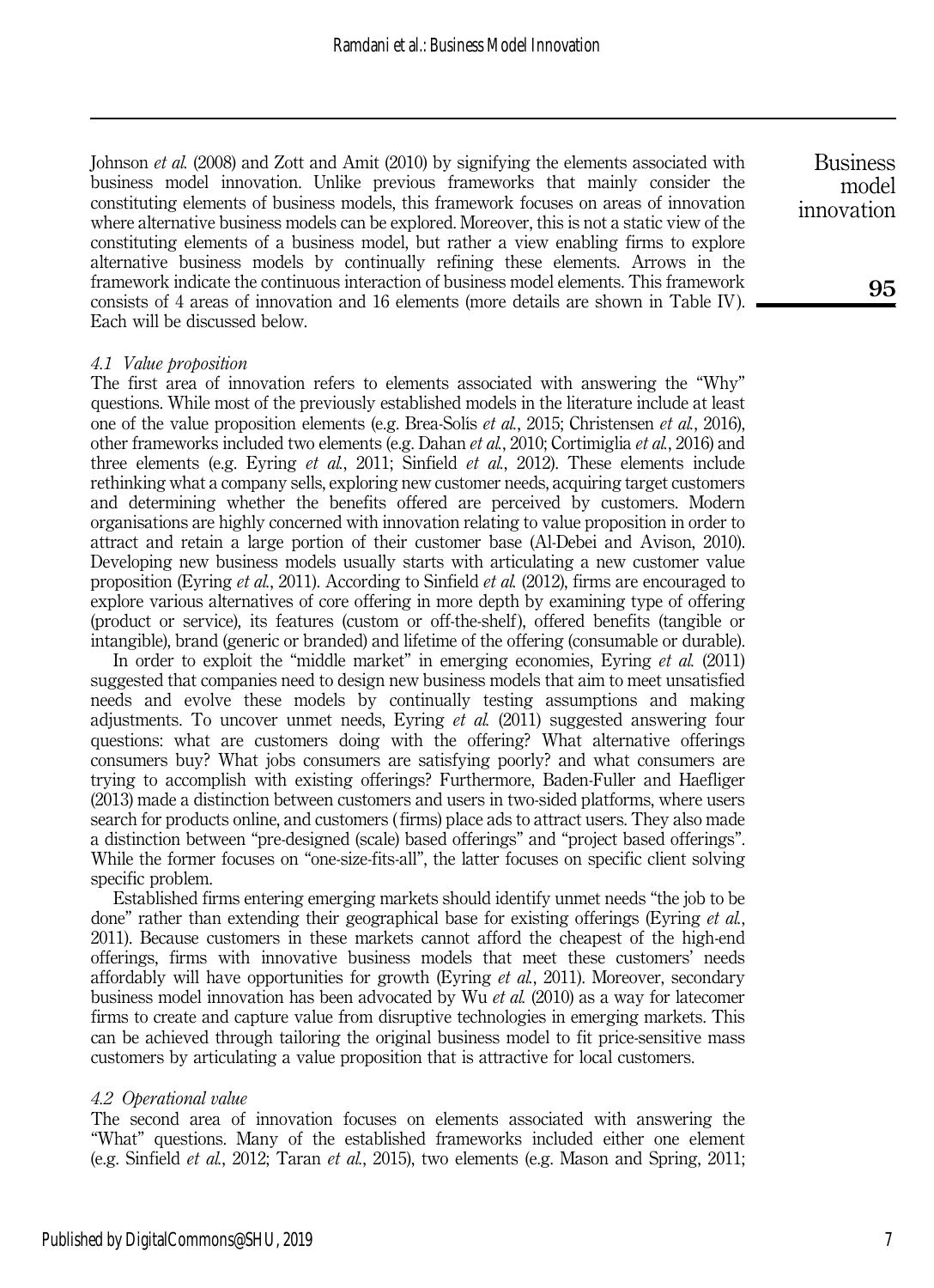| NEJE<br>22,2                                       | Areas of<br>innovation         | Elements                                     | Relevant<br>questions                                        | Variables                                                                                                                                                                                                  | <b>Studies</b>                                                                                                                                                                                                                                                                                                           |
|----------------------------------------------------|--------------------------------|----------------------------------------------|--------------------------------------------------------------|------------------------------------------------------------------------------------------------------------------------------------------------------------------------------------------------------------|--------------------------------------------------------------------------------------------------------------------------------------------------------------------------------------------------------------------------------------------------------------------------------------------------------------------------|
| 96                                                 | Value<br>proposition<br>(Why?) | Core offering                                | Why our<br>products/<br>services?                            | Value proposition<br>Value proposition<br>Value proposition<br>Value proposition<br>Value proposition<br>Type of offering<br>Offering                                                                      | Al-Debei and Avison (2010)<br>Dahan et al. (2010)<br>Demil and Lecocq (2010)<br>Wu <i>et al.</i> (2010)<br>Yunus et al. (2010)<br>Eyring et al. (2011)<br>Rajala et al. (2012)                                                                                                                                           |
|                                                    |                                |                                              |                                                              | Offering<br>Product/Service offering<br>Customer value proposition Dmitriev et al. (2014)<br>Change in offering<br>Product selection<br>Value propositions<br>Value proposition<br>Offering                | Sinfield et al. (2012)<br>Kiron <i>et al.</i> (2013)<br>Sinkovics et al. (2014)<br>Brea-Solis et al. (2015)<br>Kohler (2015)<br>Taran <i>et al.</i> (2015)<br>Landau, et al. (2016)                                                                                                                                      |
|                                                    |                                |                                              |                                                              | Value proposition<br>Value proposition<br>Value proposition/Offering<br>Value proposition                                                                                                                  | Christensen et al. (2016)<br>Cortimiglia et al. (2016)<br>Hartmann et al. (2016)<br>Mehrizi and Lashkarbolouki<br>(2016)                                                                                                                                                                                                 |
|                                                    |                                | Customer<br>needs                            | Why<br>customers<br>purchase our<br>products/<br>services?   | Market offering<br>Customer needs<br>Perceived needs<br>Customer need<br>Customer engagement                                                                                                               | Wirtz et al. (2016)<br>Eyring et al. (2011)<br>Amit and Zott (2012)<br>Sinfield et al. (2012)<br>Baden-Fuller and Haefliger<br>(2013)                                                                                                                                                                                    |
|                                                    |                                | Target<br>customers                          | Why target<br>the current<br>$segment(s)$ ?                  | Target customers<br>Target customers<br>Customer identification                                                                                                                                            | Dahan et al. (2010)<br>Sinfield et al. (2012)<br>Baden-Fuller and Haefliger<br>(2013)                                                                                                                                                                                                                                    |
|                                                    |                                |                                              |                                                              | Target segments<br>Target market Segment(s)<br>Target customers<br>Customer segments<br>Target customers<br>Target customers<br>Value delivery<br>Market/Customer segment<br>Customer segment              | Kiron <i>et al.</i> (2013)<br>Dmitriev et al. (2014)<br>Sinkovics et al. (2014)<br>Kohler (2015)<br>Taran <i>et al.</i> (2015)<br>Landau, et al. (2016)<br>Cortimiglia et al. (2016)<br>Hartmann et al. (2016)<br>Mehrizi and Lashkarbolouki                                                                             |
| Table IV.                                          | Operational<br>value (What?)   | Customer<br>perceived<br>value<br>Key assets | Why<br>customers<br>choose us?<br>What assets<br>do we need? | Customers<br>Meeting local needs<br>Affordability<br>Satisfy perceived needs<br>Key resources<br>Resources<br>Key assets<br>Key resources<br>Resources<br>Value creation<br>Key resources<br>Key resources | (2016)<br>Wirtz et al. (2016)<br>Wu et al. (2010)<br>Eyring et al. (2011)<br>Amit and Zott (2012)<br>Eyring et al. (2011)<br>Rajala et al. (2012)<br>Dmitriev et al. (2014)<br>Kohler (2015)<br>Christensen et al. (2016)<br>Cortimiglia et al. (2016)<br>Hartmann et al. (2016)<br>Mehrizi and Lashkarbolouki<br>(2016) |
| Business model<br>innovation areas<br>and elements |                                |                                              |                                                              |                                                                                                                                                                                                            | (continued)                                                                                                                                                                                                                                                                                                              |

https://digitalcommons.sacredheart.edu/neje/vol22/iss2/2 DOI: 10.1108/NEJE-06-2019-0030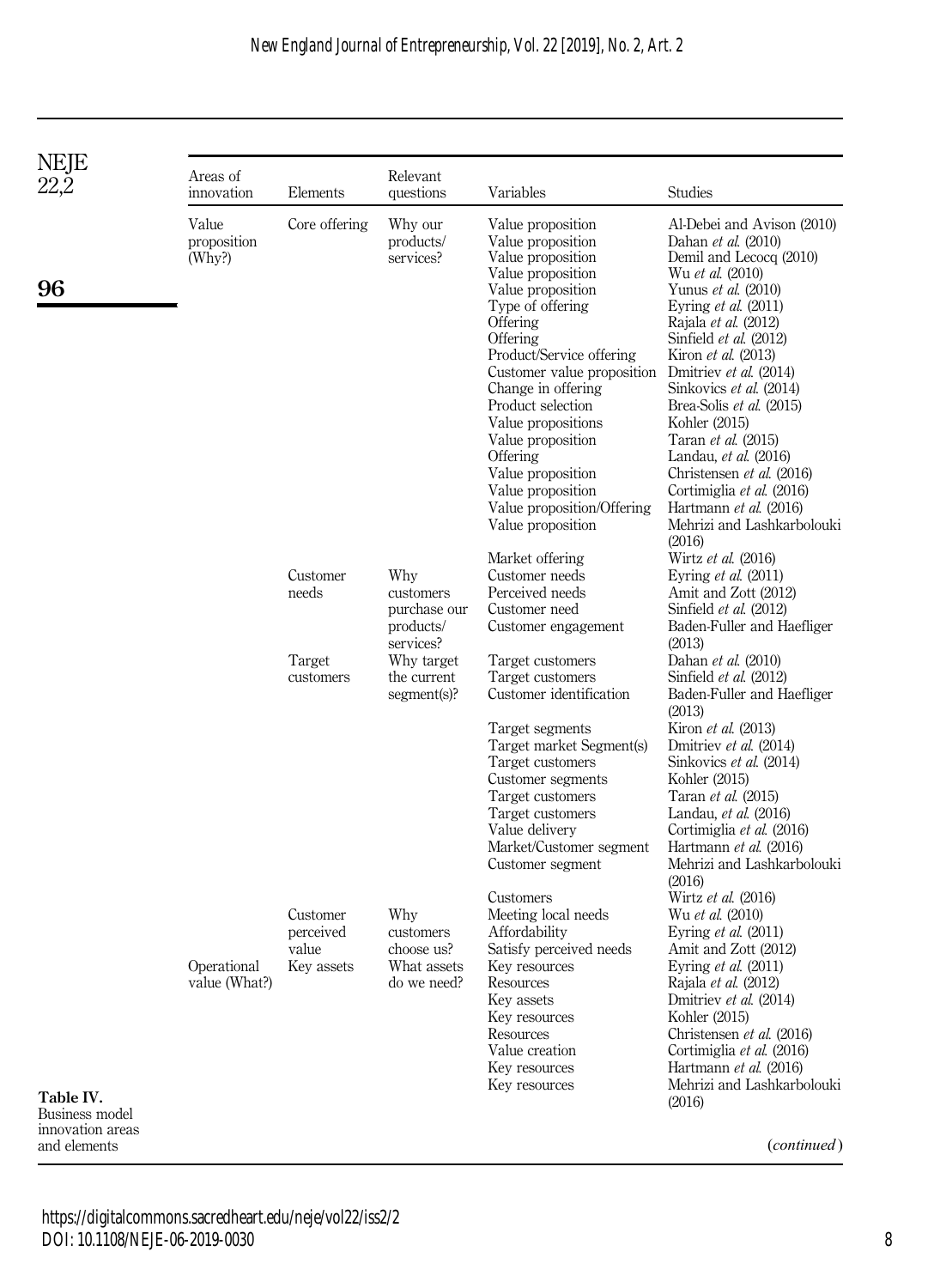| Areas of<br>innovation | Elements     | Relevant<br>questions                   | Variables                                                       | <b>Studies</b>                                        | <b>Business</b><br>model |
|------------------------|--------------|-----------------------------------------|-----------------------------------------------------------------|-------------------------------------------------------|--------------------------|
|                        |              |                                         | Resources                                                       | Wirtz et al. (2016)                                   | innovation               |
|                        | Key process  | What                                    | Key processes                                                   | Eyring et al. (2011)                                  |                          |
|                        |              | processes do                            | <b>Technologies</b>                                             | Mason and Spring (2011)                               |                          |
|                        |              | we require?                             | Investment in technology<br>Processes                           | Brea-Solís et al. (2015)<br>Christensen et al. (2016) | 97                       |
|                        |              |                                         | Value creation                                                  | Cortimiglia et al. (2016)                             |                          |
|                        | Partners     | What                                    | Value network                                                   | Al-Debei and Avison (2010)                            |                          |
|                        | network      | relationships                           | Value network                                                   | Demil and Lecocq (2010)                               |                          |
|                        |              | should we                               | Value network<br>Network architecture                           | Wu et al. (2010)                                      |                          |
|                        |              | consider?                               | Relationships                                                   | Mason and Spring (2011)<br>Rajala et al. (2012)       |                          |
|                        |              |                                         | Value chain linkages                                            | Baden-Fuller and Haefliger                            |                          |
|                        |              |                                         |                                                                 | (2013)                                                |                          |
|                        |              |                                         | Partners' network                                               | Dmitriev et al. (2014)                                |                          |
|                        |              |                                         | Partner network                                                 | Sinkovics et al. (2014)                               |                          |
|                        |              |                                         | Partner network                                                 | Taran <i>et al.</i> (2015)                            |                          |
|                        |              |                                         | Key partners                                                    | Kohler (2015)<br>Peters et al. (2015)                 |                          |
|                        |              |                                         | Partner network<br>Value networking                             | Cortimiglia et al. (2016)                             |                          |
|                        |              |                                         | Supply chain                                                    | Mehrizi and Lashkarbolouki<br>(2016)                  |                          |
|                        |              |                                         | Network                                                         | Wirtz et al. (2016)                                   |                          |
|                        | Distribution |                                         | What channels Distribution channel                              | Wu et al. (2010)                                      |                          |
|                        | channels     | can deliver our Channel                 |                                                                 | Eyring et al. (2011)                                  |                          |
|                        |              | products/<br>services?                  | Customer access<br>Distribution channel                         | Sinfield et al. (2012)<br>Sinkovics et al. (2014)     |                          |
|                        |              |                                         | Channels                                                        | Kohler (2015)                                         |                          |
|                        |              |                                         | Sales channels                                                  | Mehrizi and Lashkarbolouki<br>(2016)                  |                          |
|                        |              |                                         | Value delivery                                                  | Cortimiglia et al. (2016)                             |                          |
|                        |              |                                         | Human capital Organisational Who should be Double loop learning | Yunus et al. (2010)                                   |                          |
| (Who?)                 | learning     | engaged in                              | <b>Experimentation</b> process                                  | Sinfield et al. (2012)                                |                          |
|                        |              | knowledge<br>transfer                   | Human resource practices                                        | Brea-Solís et al. (2015)                              |                          |
|                        |              | activities?                             |                                                                 |                                                       |                          |
|                        | Skills and   | Who should                              |                                                                 | Resources and competencies Al-Debei and Avison (2010) |                          |
|                        | competencies | execute                                 | Core competency                                                 | Wu et al. (2010)                                      |                          |
|                        |              | specific                                | Resources and competencies Demil and Lecocq (2010)              |                                                       |                          |
|                        |              | activities?                             | Core internal competencies                                      | Morris et al. (2013)<br>Sinkovics et al. (2014)       |                          |
|                        |              |                                         | Core competency<br>Core competences                             | Taran et al. (2015)                                   |                          |
|                        |              |                                         | Domain-specific know-how                                        | Peters et al. (2015)                                  |                          |
|                        | Incentives   | Who should be Incentives                |                                                                 | Sorescu et al. (2011)                                 |                          |
|                        |              | reward?                                 | Human resource practices                                        | Brea-Solís et al. (2015)                              |                          |
|                        |              |                                         | Crowd rewards                                                   | Kohler (2015)                                         |                          |
|                        | Training     | development<br>to carry out<br>specific | Who requires Human resource practices Brea-Solis et al. (2015)  |                                                       |                          |
|                        |              | activities?                             |                                                                 |                                                       |                          |
| Financial              | Revenue      | How do we                               | Value finance                                                   | Al-Debei and Avison (2010)                            |                          |
| value (How?)           | streams      | generate<br>revenue?                    | Volume and structure of<br>revenues                             | Demil and Lecocq (2010)                               |                          |
|                        |              |                                         |                                                                 | (continued)                                           | Table IV.                |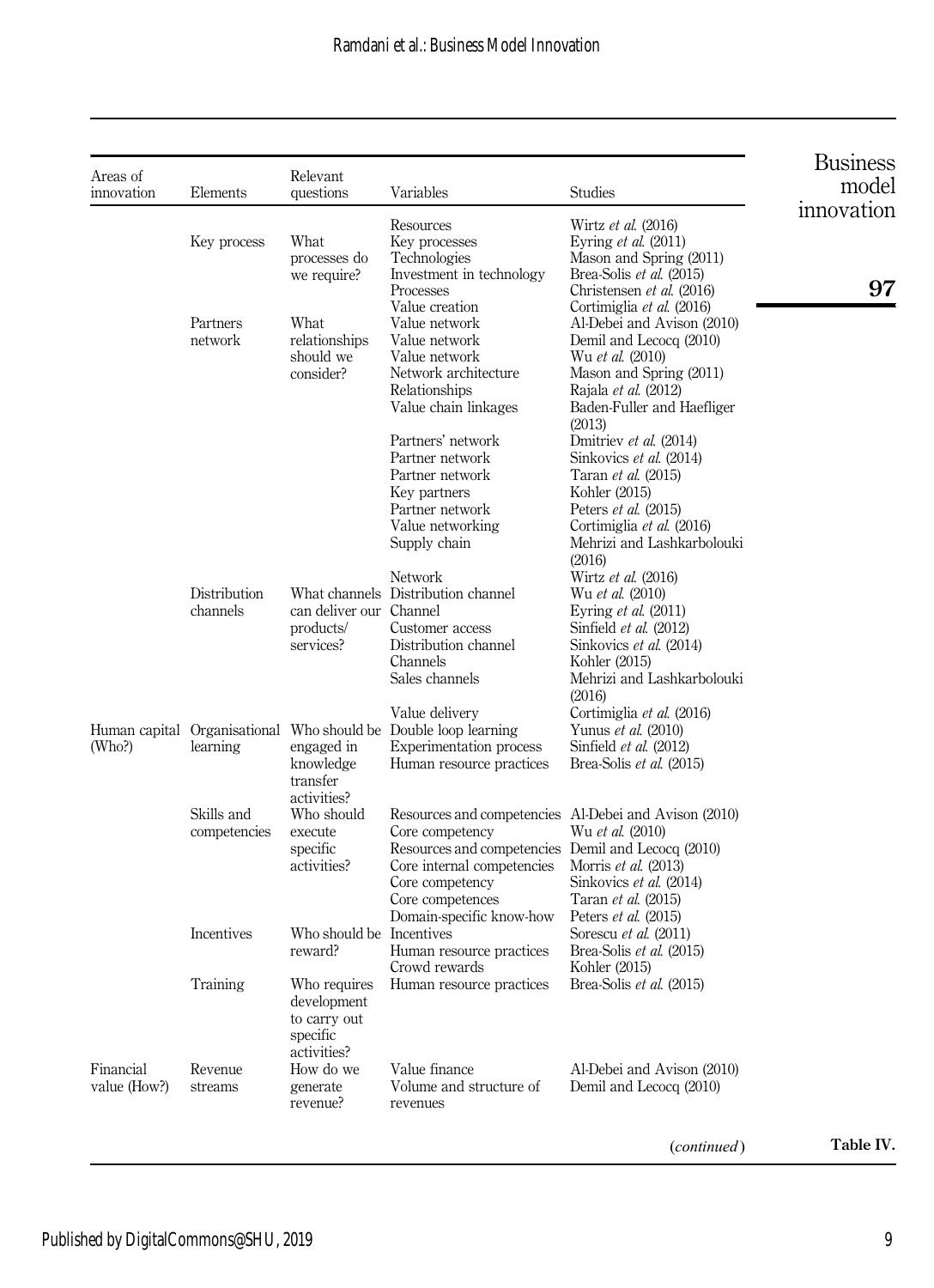| <b>NEJE</b><br>22,2 | Areas of<br>innovation | Elements                 | Relevant<br>questions                                            | Variables                                                                                                                                                                                                                                                            | <b>Studies</b>                                                                                                                                                                                                                                                                                                                                                                                 |
|---------------------|------------------------|--------------------------|------------------------------------------------------------------|----------------------------------------------------------------------------------------------------------------------------------------------------------------------------------------------------------------------------------------------------------------------|------------------------------------------------------------------------------------------------------------------------------------------------------------------------------------------------------------------------------------------------------------------------------------------------------------------------------------------------------------------------------------------------|
| 98                  |                        |                          |                                                                  | Revenue model<br>Sales revenues<br>Revenue model<br>Revenue model<br>Monetisation                                                                                                                                                                                    | Wu et al. (2010)<br>Yunus et al. (2010)<br>Eyring et al. (2011)<br>Rajala et al. (2012)<br>Baden-Fuller and Haefliger                                                                                                                                                                                                                                                                          |
|                     |                        |                          |                                                                  | Revenue model<br>Revenue<br>Revenue drivers<br>Revenue model<br>Revenue streams<br>Type of revenue<br>Value appropriation<br>Revenue stream<br>Revenue model                                                                                                         | (2013)<br>Kiron et al. (2013)<br>Huang et al. (2013)<br>Morris et al. (2013)<br>Dmitriev et al. (2014)<br>Kohler (2015)<br>Peters <i>et al.</i> (2015)<br>Cortimiglia et al. (2016)<br>Hartmann et al. (2016)<br>Mehrizi and Lashkarbolouki<br>(2016)                                                                                                                                          |
| Table IV.           |                        | Cost structure How do we | cost our<br>products/                                            | Revenue<br>Revenues<br>Value finance<br>Volume and structure of<br>costs                                                                                                                                                                                             | Landau, et al. (2016)<br>Wirtz et al. (2016)<br>Al-Debei and Avison (2010)<br>Demil and Lecocq (2010)                                                                                                                                                                                                                                                                                          |
|                     |                        |                          | services?                                                        | Cost structure<br>Cost structure<br>Cost structure<br>Cost<br>Cost model<br>Pricing approach<br>Cost structure<br>Cost structure<br>Cost consciousness<br>Company cost structure<br>Cost drivers<br>Value appropriation<br>Cost structure<br>Costs<br>Cost structure | Wu et al. (2010)<br>Yunus et al. (2010)<br>Eyring et al. (2011)<br>Huang et al. (2013)<br>Kiron <i>et al.</i> (2013)<br>Morris et al. (2013)<br>Dmitriev et al. (2014)<br>Sinkovics et al. (2014)<br>Brea-Solis et al. (2015)<br>Kohler (2015)<br>Peters et al. (2015)<br>Cortimiglia et al. (2016)<br>Hartmann et al. (2016)<br>Landau, et al. (2016)<br>Mehrizi and Lashkarbolouki<br>(2016) |
|                     |                        | Cash flow                | How should<br>we manage                                          | Finances<br>Capital employed<br>Monetisation                                                                                                                                                                                                                         | Wirtz et al. (2016)<br>Yunus <i>et al.</i> (2010)                                                                                                                                                                                                                                                                                                                                              |
|                     |                        | Margins                  | cash flow?<br>How much<br>surplus can we Profit formula<br>make? | Margin<br>Economic profit equation<br>Profit formula<br>Profit model<br>Profit<br>Margins<br>Estimation of profit<br>potential<br>Profit formula<br>Profit formula                                                                                                   | Baden-Fuller and Haefliger<br>(2013)<br>Demil and Lecocq (2010)<br>Wu et al. (2010)<br>Yunus et al. (2010)<br>Eyring et al. (2011)<br>Sinfield et al. (2012)<br>Huang et al. (2013)<br>Morris et al. (2013)<br>Dmitriev et al. (2014)<br>Taran <i>et al.</i> (2015)<br>Christensen et al. (2016)                                                                                               |

https://digitalcommons.sacredheart.edu/neje/vol22/iss2/2 DOI: 10.1108/NEJE-06-2019-0030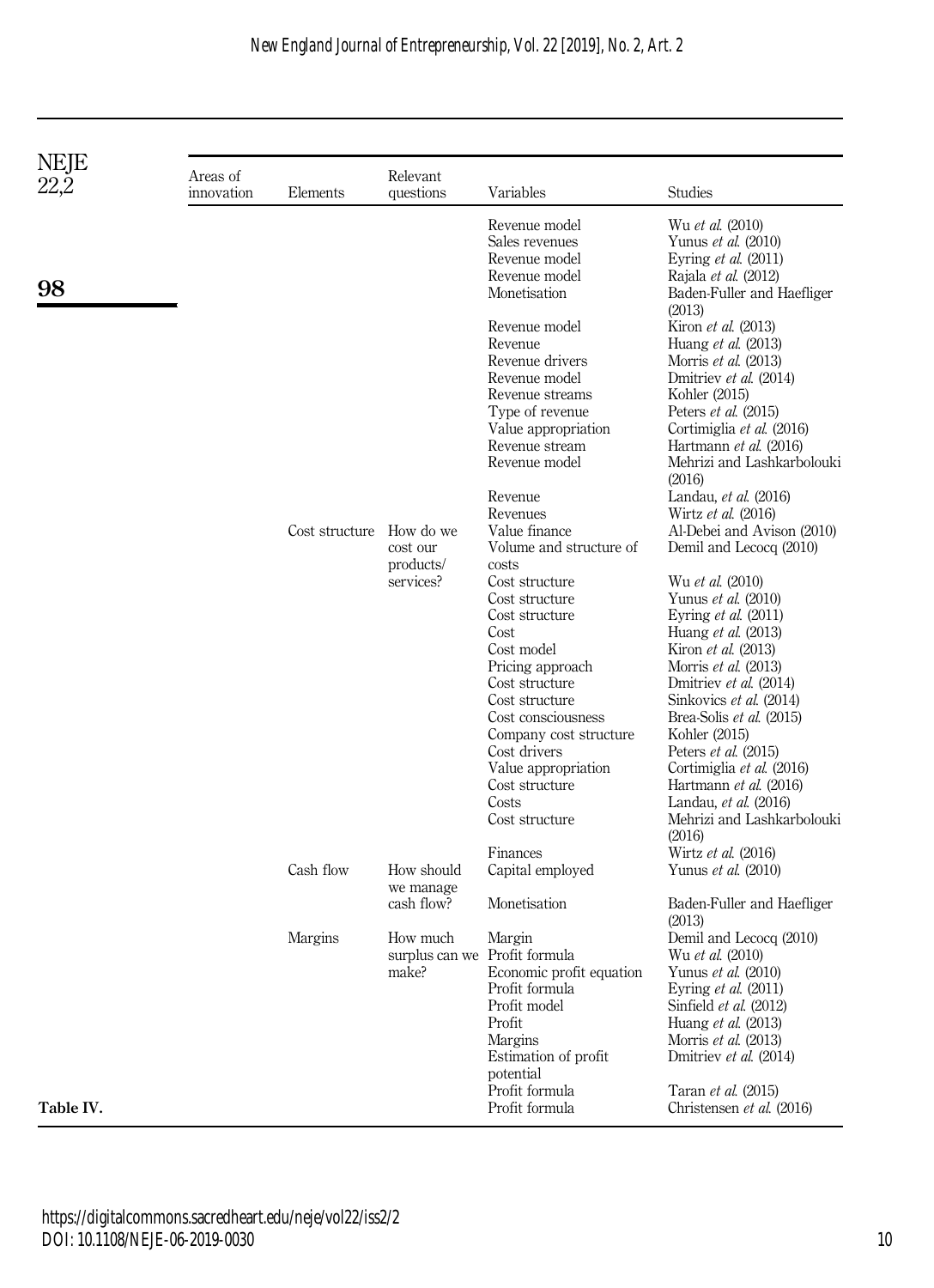Dmitriev et al., 2014). However, very few included three or more elements (e.g. Mehrizi and Lashkarbolouki, 2016; Cortimiglia *et al.*, 2016). These elements include configuring key assets and sequencing activities to deliver the value proposition, exposing the various means by which a company reaches out to customers, and establishing links with key partners and suppliers. Focusing on value creation, Zott and Amit (2010) argued that business model innovation can be achieved through reorganising activities to reduce transaction costs. However, Al-Debei and Avison (2010) argued that innovation relating to this dimension can be achieved through resource configuration, which demonstrates a firm's ability to integrate various assets in a way that delivers its value proposition. Cavalcante et al. (2011) proposed four ways to change business models: business model creation, extension, revision and termination by creating or adding new processes, and changing or terminating existing processes.

Western firms have had difficulty competing in emerging markets due to importing their existing business models with unchanged operating model (Eyring *et al.*, 2011). Alternative business models can be uncovered when firms explore the different roles they might play in the industry value chain (Sinfield *et al.*, 2012). Al-Debei and Avison (2010) suggested achieving this through answering questions such as: what is the position of our firm in the value system? and what mode of collaboration (open or close) would we choose to reach out in a business network? Dahan *et al.* (2010) found cross-sector partnerships as a way to co-create new multi-organisational business models. They argued that multinational enterprises (MNEs) can collaborate with nongovernmental organisations (NGOs) to create products/or services that neither can create on their own. Collaboration allows access to resources that firms would otherwise need to solely develop or purchase (Yunus *et al.*, 2010). According to Wu *et al.* (2010), secondary business model innovation can be achieved when latecomer firms fully utilise strategic partners' complementary assets to overcome their latecomer disadvantages and build a unique value network specific to emerging economies context.

#### 4.3 Human capital

The third area of innovation refers to elements associated with answering the "Who" questions. Most of the established frameworks in this field tend to focus less on human capital and include one element at most (e.g. Wu *et al.*, 2010; Kohler, 2015). However, our framework highlights four elements, which include experimenting with new ways of doing business, tapping into the skills and competencies needed for the new business model through motivating and involving individuals in the innovation process. According to Belenzon and Schankerman (2015), "the ability to tap into a pool of talent is strongly related to the specific business model chosen by managers" (p. 795). They claimed that managers can strategically influence individuals' contributions and their impact on project performance.

Organisational learning can be maximised though continuous experimentation and making changes when actions result in failure (Yunus *et al.*, 2010). Challenging and questioning the existing rules and assumptions and imagining new ways of doing business will help develop new business models. Another essential element of business model design is governance, which refers to who performs the activities (Zott and Amit, 2010). According to Sorescu et al. (2011), innovation in retail business models can occur as a result of changes in the level of participation by actors engaged in performing the activities. An essential element of retailing governance is the incentive structure or the mechanisms that motivate those involved in carrying out their roles to meet customer demands (Sorescu et al., 2011). For example, discount retailers tend to establish different compensation and incentive policies (Brea-Solís *et al.*, 2015). Revising the incentive system can have a major impact on new ventures' performance by aligning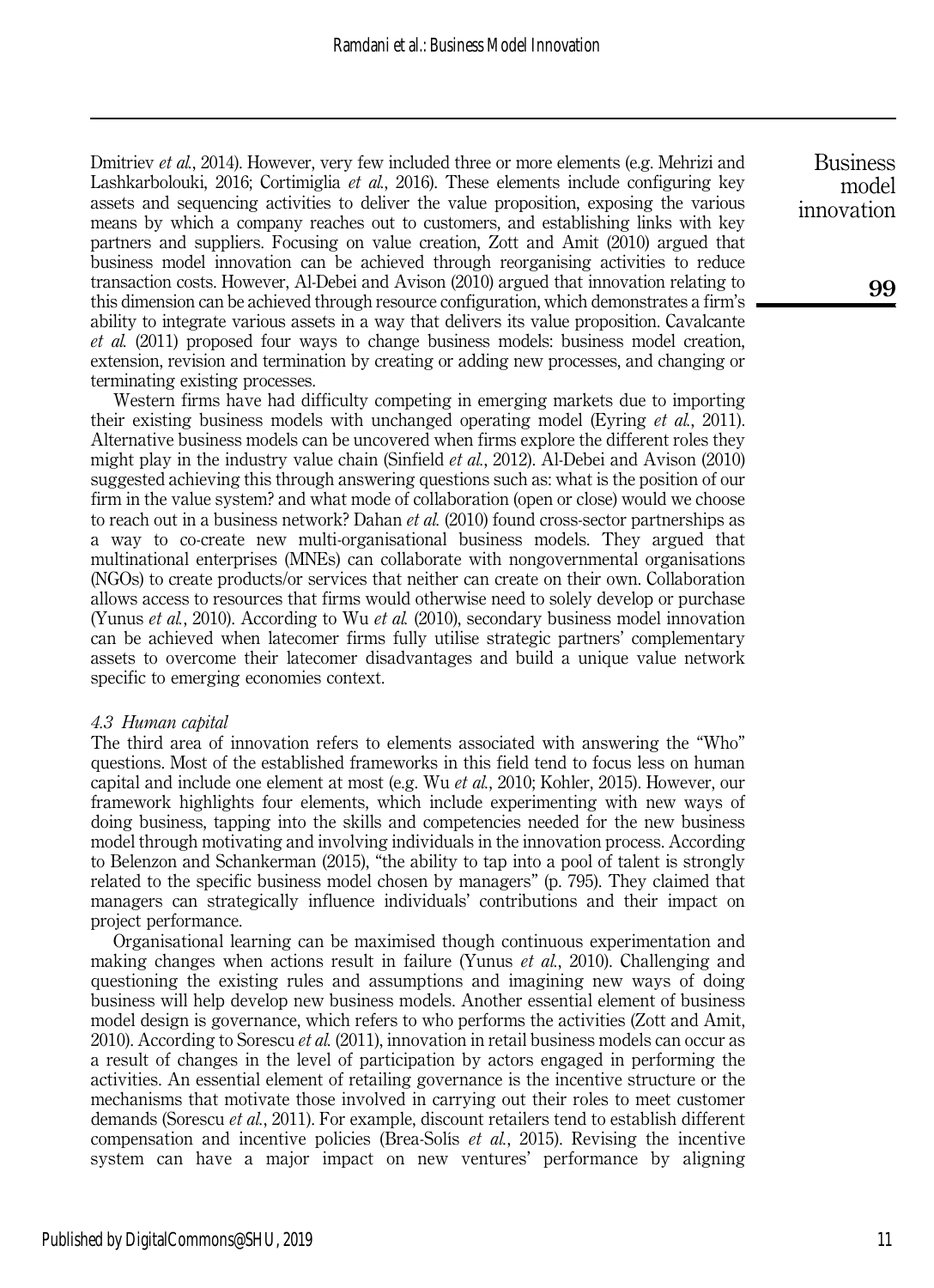organisational goals at each stage of growth (Roberge, 2015). Zott and Amit (2010) argued that alternative business models can be explored through adopting innovative governance or changing one or more parties that perform any activities. Sinfield et al. (2012) suggested that business model innovation only requires time from a small team over a short period of time to move a company beyond incremental improvements and generate new opportunities for growth. This is supported by Michel's (2014) finding that cross-functional teams were able to quickly achieve business model innovation in workshops through deriving new ways to capture value.

#### 4.4 Financial value

100

**NEJE** 22,2

> The final area of innovation focuses on elements associated with answering the "How" questions. Previously developed frameworks tend to prioritise this area of innovation by three elements (e.g. Eyring et al., 2011; Huang et al., 2013), and in one instance four elements (e.g. Yunus et al., 2010). These elements include activities linked with how to capture value through revenue streams, changing the price-setting mechanisms, and assessing the financial viability and profitability of a business. According to Demil and Lecocq (2010), changes in cost and/or revenue structures are the consequences of both continuous and radical changes. They also argued that costs relate to different activities run by organisations to acquire, integrate, combine or develop resources. Michel (2014) suggested that alternative business models can be explored through: changing the pricesetting mechanism, changing the payer, and changing the price carrier. Different innovation forms are associated with each of these categories.

> Business model innovation can be achieved through exploring new ways to generate cash flows (Sorescu *et al.*, 2011), where the organisation has to consider (and potentially change) when the money is collected: prior to the sale, at the point of sale, or after the sale (Baden-Fuller and Haefliger, 2013). Furthermore, Demil and Lecocq (2010) suggested that changes in business models affect margins. This is apparent in the retail business models, which generate more profit through business model innovation compared to other types of innovation (Sorescu et al., 2011).

#### 5. Ways to change business models

From reviewing the recent developments in the business model literature, alternative business models can be explored through modifying a single business model element, altering multiple elements simultaneously and/or changing the interactions between elements of a business model.

Changing one of the business model elements (i.e. content, structure or governance) is enough to achieve business model innovation (Amit and Zott, 2012). This means that firms can have a new activity system by performing only one new activity. However, Amit and Zott (2012) clearly outlined a systemic view of business models which entails a holistic change. This is evident from Demil and Lecocq's (2010) work suggesting that the study of business model innovation should not focus on isolated activities since changing a core element will not only impact other elements but also the interactions between these elements.

Another way to change business models is through altering multiple business model elements simultaneously. Kiron et al. (2013) found that companies combining target customers with value chain innovations and changing one or two other elements of their business models tend to profit from their sustainability activities. They also found that firms changing three to four elements of their business models tend to profit more from their sustainability activities compared to those changing only one element. Moreover, Dahan et al. (2010) found that a new business model was developed as a result of MNEs and NGOs collaboration by redefining value proposition, target customers, governance of activities and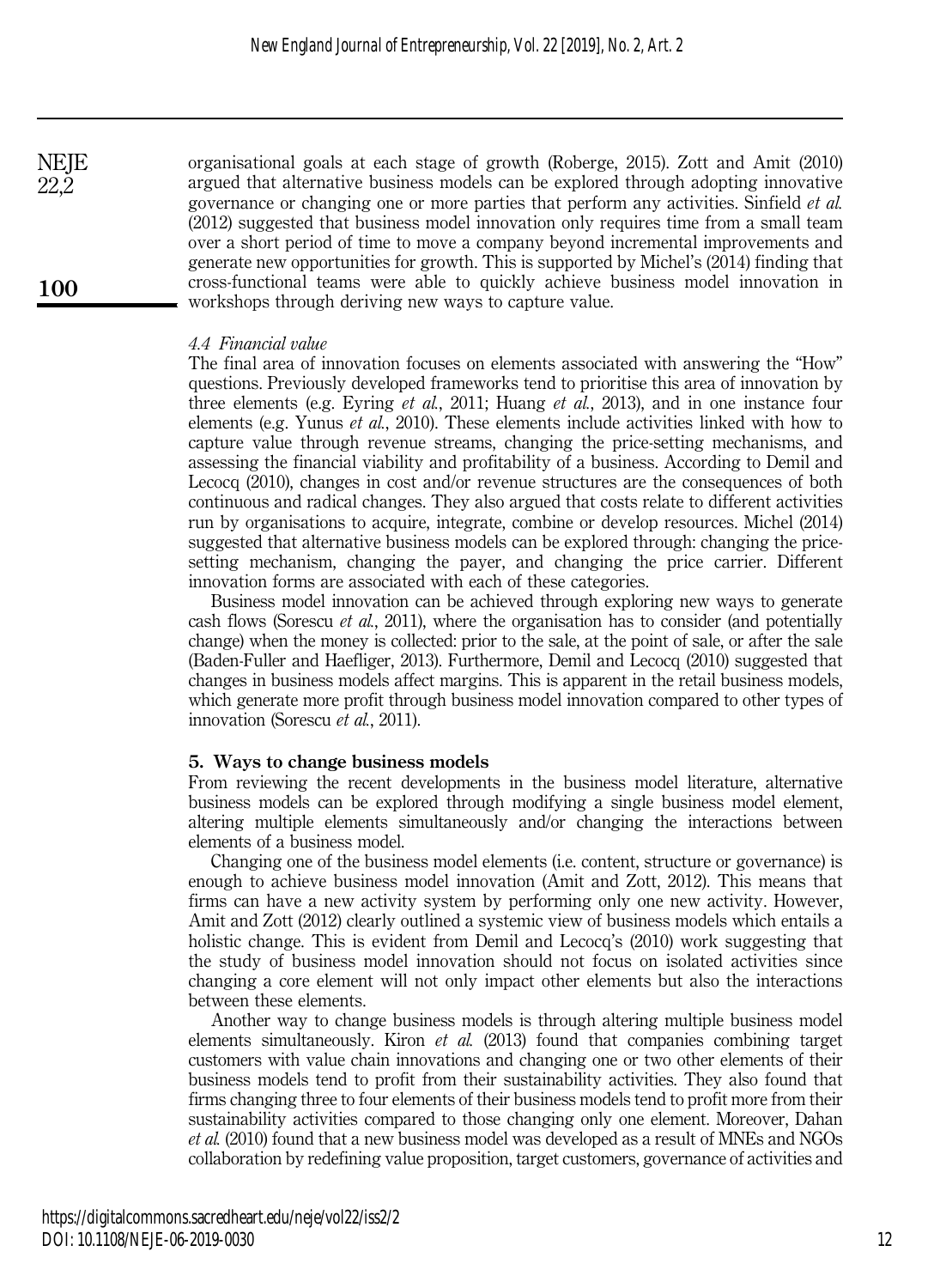distribution channels. Companies can explore multiple combinations by listing different business model options they could undertake (desirable, discussable and unthinkable) and evaluate new combinations that would not have been considered otherwise (Sinfield et al., 2012).

Changing business models is argued to be demanding as it requires a systemic and holistic view (Amit and Zott, 2012) by considering the relationships between core business model elements (Demil and Lecocq, 2010). As mentioned earlier, changing one element will not only impact other elements but also the interactions between these elements. A firm's resources and competencies, value proposition and organisational system are continuously interacting and this will in turn impact business performance either positively or negatively (Demil and Lecocq, 2010). According to Zott and Amit (2010), innovative business models can be developed through linking activities in a novel way that generates more value. They argued that alternative business models can be explored by configuring business model design elements (e.g. governance) and connecting them to distinct themes (e.g. novelty). Supporting this, Eyring *et al.* (2011) suggested that core business model elements need to be integrated in order to create and capture value (Eyring et al., 2011).

#### 6. Discussion and future research directions

From the above synthesis of the recent development in the literature, several gaps remain unfilled. To advance the literature, possible future research directions will be discussed in relation to approaches, degrees and mechanisms of business model innovation.

#### 6.1 Approaches of business model innovation

Experimentation, open innovation and disruption have been advocated as approaches to business model innovation. Experimentation has been emphasised as a way to exploit opportunities and develop alternative business models before committing additional investments (McGrath, 2010). Several approaches have been developed to assist in business model experimentation including mapping approach, discovery-driven planning and trail-and-error learning (Chesbrough, 2010; McGrath, 2010; Sosna et al., 2010; Andries and Debackere, 2013). Little is known about the effectiveness of these approaches. It will be worth investigating which elements of the business model innovation framework are more susceptible to experimentation and which elements should be held unchanged. Although business model innovation tends to be characterised with failure (Christensen et al., 2016), not much has been established on failing business models. It is interesting to explore how firms determine a failing business model and what organisational processes exist (if any) to evaluate and discard these failed business models. Empirical studies could examine which elements of business model innovation framework are associated with failing business models.

Another way to develop alternative business models is through open innovation. Although different categories of open business models have been identified by researchers (e.g. Frankenberger et al., 2014; Taran et al., 2015; Kortmann and Piller, 2016), their effectiveness is yet to be established. Further research is needed to examine when can a firm open and/or close element(s) of the business model innovation framework. Future studies could also examine the characteristics of open and/or close business models.

In responding to disruptive business models, how companies extend their existing business model, introduce additional business model(s) and/or replace their existing business model altogether remains underexplored. Future research is needed to unravel the strategies deployed by firms to extend their existing business models as a response to disruptive business models. In introducing additional business models, Markides (2013) suggested that a company will be presented with several options to manage the two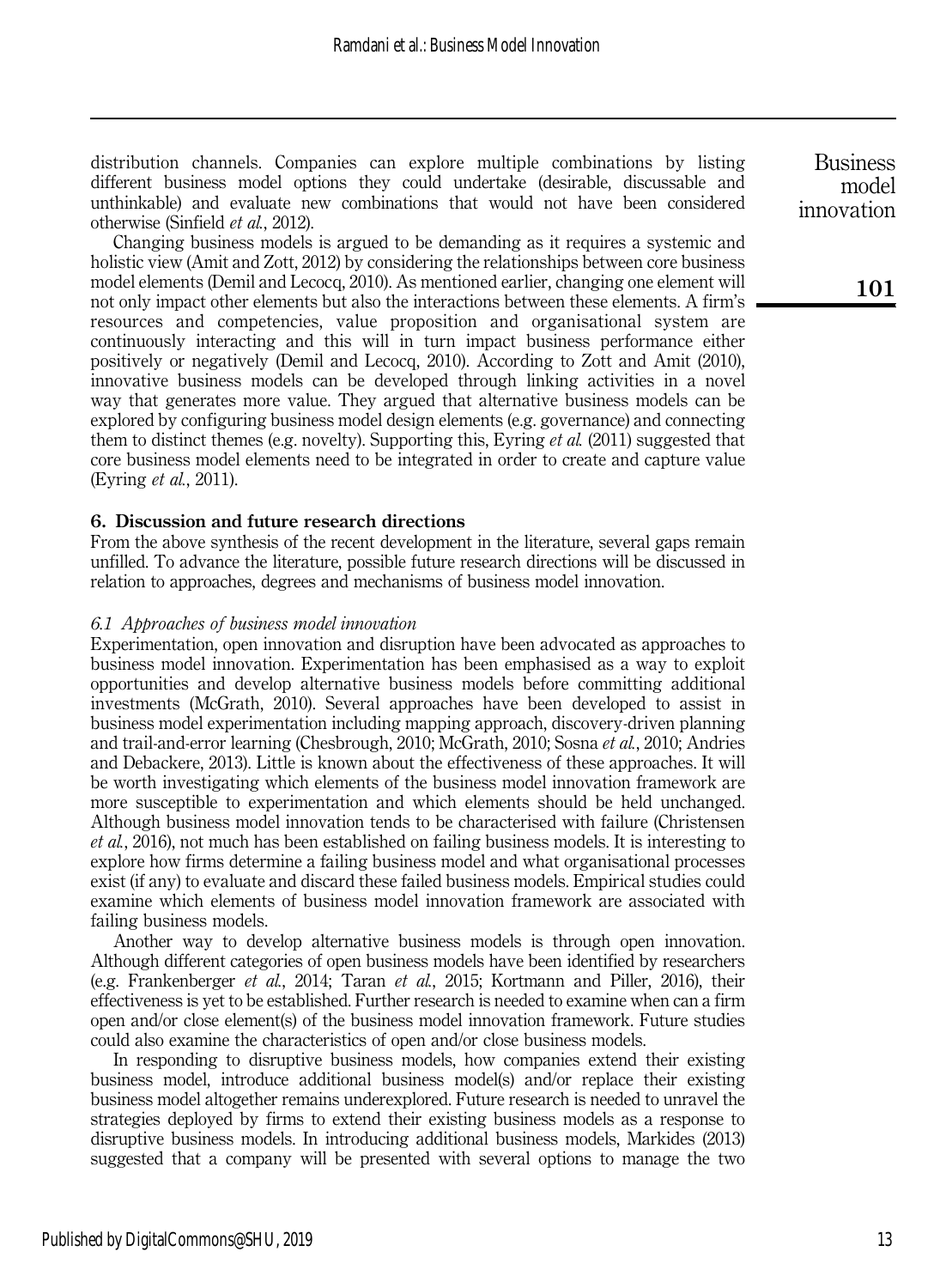businesses at the same time: create a completely separate business unit, integrate the two business models from the beginning or integrate the second business model after a certain period of time. Finding the balance between separation and integration is of vital importance. Further research could identify which of these choices are most common among successful firms introducing additional business models, how is the balance between integration and separation achieved, and which choice(s) prove more profitable. Moreover, very little is known on how firms replace their existing business model. Longitudinal studies could provide insights into how a firm adopts an alternative model and discard the old business model over time. It may also be worth examining the factors associated with the adoption of business model innovation as a response to disruptive business models. Moreover, new developments in digital technologies such as blockchain, Internet of Things and artificial intelligence are disrupting existing business models and providing firms with alternative avenues to create new business models. Thus far, very little is known on digital business models, the nature of their disruption, and how firms create digital business models and make them disruptive. Future research is needed to fill these important gaps in our knowledge.

#### 6.2 Degrees of business model innovation

Business models can be developed through varying degrees of innovation from an evolutionary process of continuous fine-tuning to a revolutionary process of replacing existing business models. Recent research shows that survival of firms is dependent on the degree of their business model innovation (Velu, 2015, 2016). This review classifies these degrees of innovation into modifying a single element, altering multiple elements simultaneously and/or changing the interactions between elements of the business model innovation framework.

In changing a single element, further research is needed to examine which business model element(s) is (are) associated with business model innovation. It is not clear whether firms intentionally make changes to a single element when carrying out business model innovation or stumble at it when experimenting with new ways of doing things. It may also be worth investigating the entry (or starting) points in the innovation process. There is no consensus in the literature on which element do companies start with when carrying out their business model innovation. While some studies suggest starting with the value proposition (Eyring *et al.*, 2011; Landau *et al.*, 2016), others suggest starting the innovation process with identifying risks in the value chain (Girotra and Netessine, 2011). Dmitriev et al. (2014) suggested two entry points, namely, value proposition and target customers. In commercialising innovations, the former refers to technology-push innovation while the latter refers to market-pull innovation. Also, it is not clear whether the entry point is the same as the single element associated with changing the business model. Further research can explore the different paths to business model innovation by identifying the entry point and subsequent changes needed to achieve business model innovation.

There is little guidance in the literature on how firms change multiple business model elements simultaneously. Landau  $et$   $al$ . (2016) claimed that firms entering emerging markets tend to focus on adjusting specific business model components. It is unclear which elements need configuring, combining and/or integrating to achieve a company's value proposition. Furthermore, the question of which elements can be "bought" on the market or internally "implemented" and their interplay remains unanswered (DaSilva and Trkman, 2014). Casadesus-Masanell and Ricart (2010) argued that "[…] there is (as yet) no agreement as to the distinctive features of superior business models" (p. 196). Further research is needed to explore these distinctive elements of high-performing business models.

**NEJE** 22,2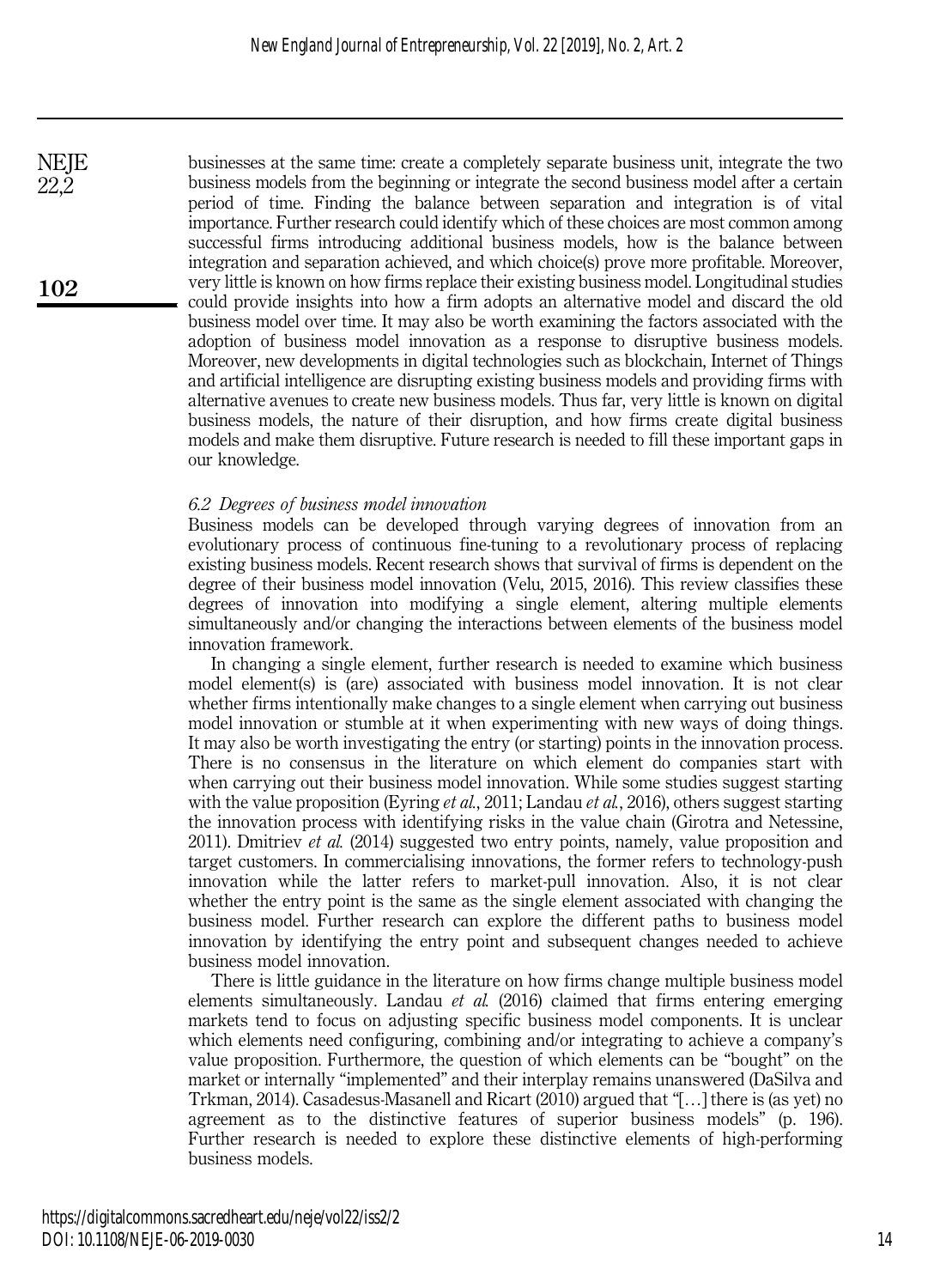In changing the interactions between business model elements, further research is needed to explore how these elements are linked and what interactions' changes are necessary to achieve business model innovation. Moreover, the question of how firms sequence these elements remains poorly understood. Future research can explore the synergies created over time between these elements. According to Dmitriev *et al.* (2014), we need to improve our understanding of the connective mechanisms and dynamics involved in business model development. More work is needed to explore the different modalities of interdependencies among these elements and empirically testing such interdependencies and their effect on business performance (Sorescu *et al.*, 2011).

It is surprising that the link between business model innovation and organisational performance has rarely been examined. Changing business models has been found to negatively influence business performance even if it is temporary (McNamara *et al.*, 2013; Visnjic et al., 2016). Contrary to this, evidence show that modifying business models is positively associated with organisational performance (Cucculelli and Bettinelli, 2015). Empirical research is needed to operationalise the various degrees of innovation in business models and examine their link to organisational performance. Longitudinal studies can also be used to explore this association since it may be the case that business model innovation has a negative influence on performance in the short run and that may change subsequently. Moreover, it is not clear whether high-performing firms change their business models or innovation in business models is a result from superior performance (Sorescu et al., 2011). Further studies are needed to determine the direction of causality. Another link that is worth exploring is business model innovation and social value, which has only been explored in a few studies looking at social business models (e.g. Yunus et al., 2010; Wilson and Post, 2013). Further research is needed to examine this link and possibly examine both financial and non-financial business performance.

#### 6.3 Mechanisms of business model innovation

Although we know more about how firms define value proposition, create and capture value (Landau et al., 2016; Velu and Jacob, 2014), what remains as a blind spot is the mechanism of business model innovation. This is due to the fact that much of the literature seems to focus on value creation. To better understand the various mechanisms of business model innovation, future studies must integrate value proposition, value creation and value capture elements. Empirical studies could use the business model innovation framework to examine the various mechanisms of business model innovation. Also, the literature lacks the integration of internal and external perspectives of business model innovation. Very few studies look at the external drivers of business model innovation and the associated internal changes. The external drivers are referred to as "emerging changes", which are usually beyond manager's control (Demil and Lecocq, 2010). Inconclusive findings exist as to how firms develop innovative business models in response to changes in the external environment. Future studies could examine the external factors associated with the changes in the business model innovation framework. Active and reactive responses need to be explored not only to understand the external influences, but also what business model changes are necessary for such responses. A better understanding of the mechanisms of business model innovation can be achieved by not only exploring the external drivers, but also linking them to specific internal changes. Although earlier contributions linking studies to established theories such as the resource-based view, transaction cost economics, activity systems perspective, dynamic capabilities and practice theory have proven to be vital in advancing the literature, developing a theory that elaborates on the antecedents, consequences and different facets of business model innovation is still needed (Sorescu *et al.*, 2011).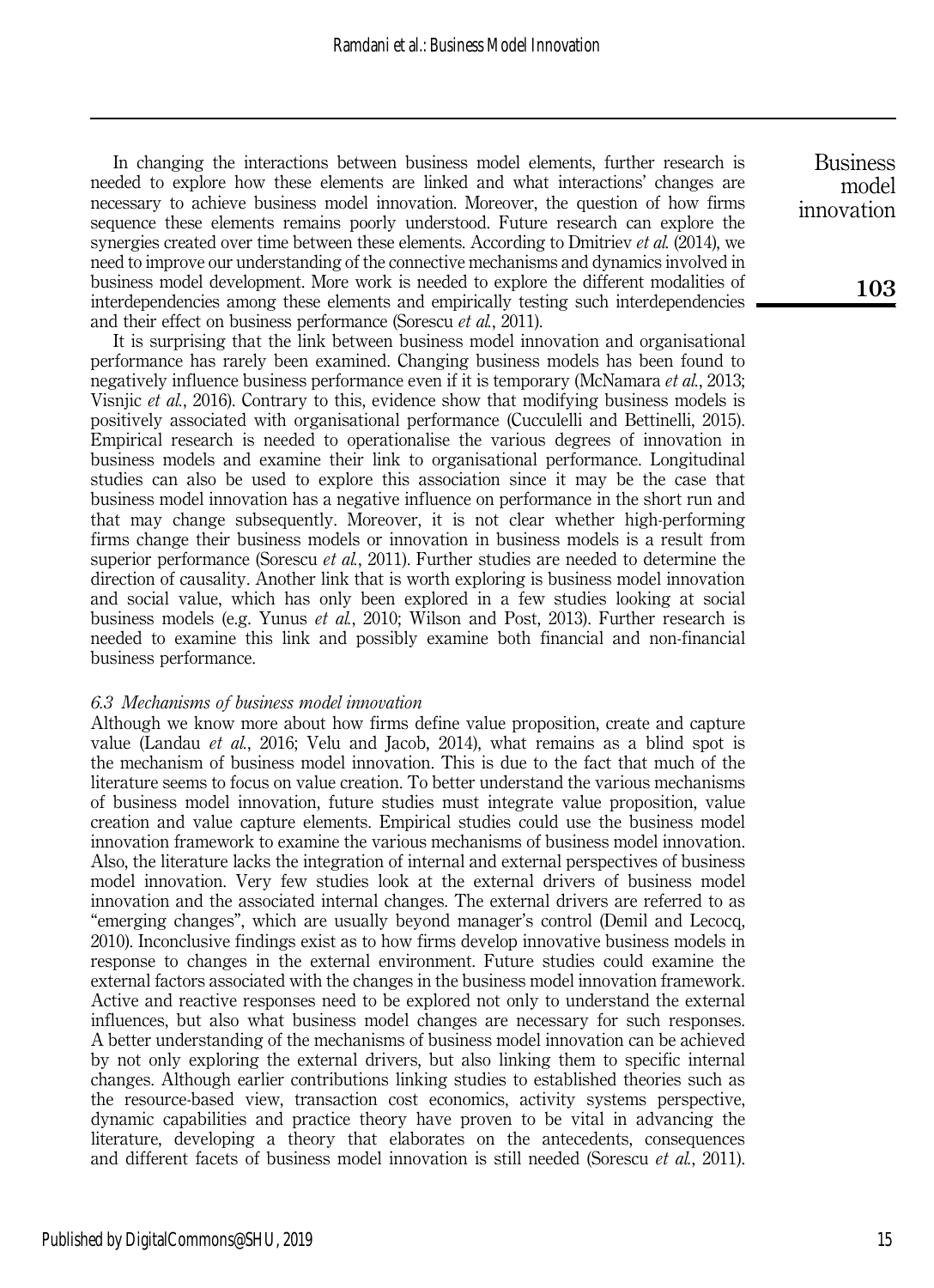Theory can be advanced by depicting the mechanisms of business model innovation through the integration of both internal and external perspectives. Also, we call for more empirical work to uncover these mechanisms and provide managers with the necessary insights to carry out business model innovation.

### 7. Conclusions

104

**NEJE** 22,2

> The aim of this review was to explore how firms approach business model innovation. The current literature suggests that business model innovation approaches can either be evolutionary or revolutionary. However, the evidence reviewed points to a more complex picture beyond the simple binary approach, in that, firms can explore alternative business models through experimentation, open and disruptive innovations. Moreover, the evidence highlights further complexity to these approaches as we find that they are in fact a spectrum of various degrees of innovation ranging from modifying a single element, altering multiple elements simultaneously, to changing the interactions between elements of the business model innovation framework. This framework was developed as a navigation map for managers and researchers interested in how to change existing business models. It highlights the key areas of innovation, namely, value proposition, operational value, human capital and financial value. Researchers interested in this area can explore and examine the different paths firms can undertake to change their business models. Although this review pinpoints the different avenues for firm to undertake business model innovation, the mechanisms by which firms can change their business models and the external factors associated with such change remain underexplored.

#### References

ABS (2010), Academic Journal Quality Guide, Version 4, The Association of Business Schools, London.

- Al-Debei, M.M. and Avison, D. (2010), "Developing a unified framework of the business model concept", European Journal of Information Systems, Vol. 19 No. 3, pp. 359-376.
- Amit, R. and Zott, C. (2012), "Creating value through business model innovation", MIT Sloan Management Review, Vol. 53 No. 3, pp. 41-49.
- Andries, P. and Debackere, K. (2013), "Business model innovation: Propositions on the appropriateness of different learning approaches", *Creativity and Innovation Management*, Vol. 22 No. 4, pp. 337-358.
- Baden-Fuller, C. and Haefliger, S. (2013), "Business models and technological innovation", Long Range Planning, Vol. 46 No. 6, pp. 419-426.
- Belenzon, S. and Schankerman, M. (2015), "Motivation and sorting of human capital in open innovation", Strategic Management Journal, Vol. 36 No. 6, pp. 795-820.
- Bock, A.J., Opsahl, T., George, G. and Gann, D.M. (2012), "The effects of culture and structure on strategic flexibility during business model innovation", Journal of Management Studies, Vol. 49 No. 2, pp. 279-305.
- Brea-Solís, H., Casadesus-Masanell, R. and Grifell-Tatjé, E. (2015), "Business model evaluation: quantifying Walmart's sources of advantage", Strategic Entrepreneurship Journal, Vol. 9 No. 1, pp. 12-33.
- Casadesus-Masanell, R. and Llanes, G. (2011), "Mixed source", Management Science, Vol. 57 No. 7, pp. 1212-1230.
- Casadesus-Masanell, R. and Ricart, J.E. (2010), "From strategy to business models and onto tactics", Long Range Planning, Vol. 43 Nos 2-3, pp. 195-215.
- Casadesus-Masanell, R. and Zhu, F. (2013), "Business model innovation and competitive imitation: the case of sponsor-based business models", Strategic Management Journal, Vol. 34 No. 4, pp. 464-482.
- Chatterjee, S. (2013), "Simple rules for designing business models", California Management Review, Vol. 55 No. 2, pp. 97-124.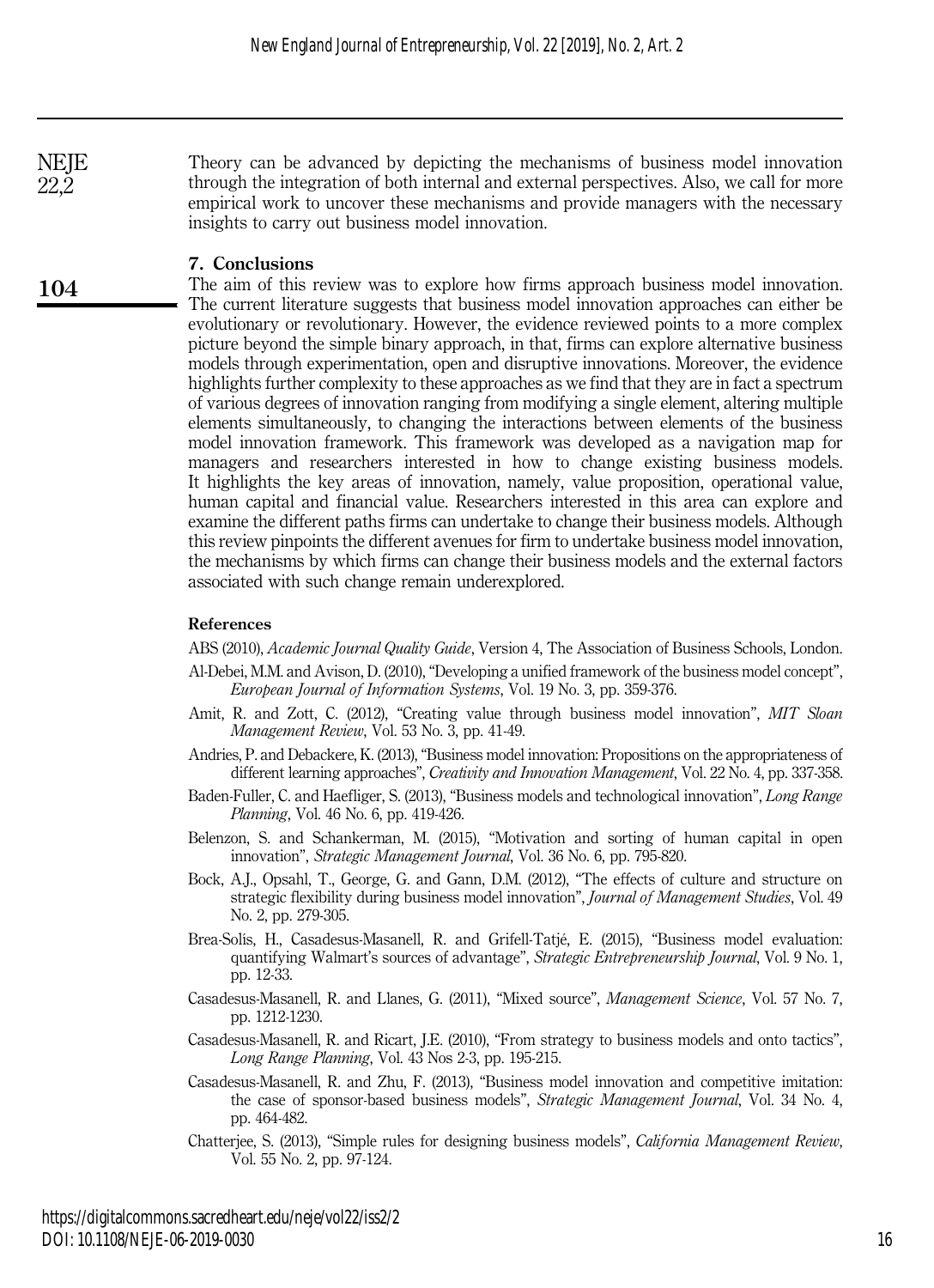| Cavalcante, S., Kesting, P. and Ulhøi, J. (2011), "Business model dynamics and innovation: (re)<br>establishing the missing linkages", <i>Management Decision</i> , Vol. 49 No. 8, pp. 1327-1342. | <b>Business</b><br>model |
|---------------------------------------------------------------------------------------------------------------------------------------------------------------------------------------------------|--------------------------|
| Chesbrough, H. (2010), "Business model innovation: opportunities and barriers", Long Range Planning,<br>Vol. 43 Nos. 2-3, pp. 354-363.                                                            | innovation               |
| Charlessed, Hard Dresselland, D.C. (9009). "The selected the hospital constitution of the continuum of the form                                                                                   |                          |

- Chesbrough, H. and Rosenbloom, R.S. (2002), "The role of the business model in capturing value from innovation: evidence from Xerox corporation's technology spin off companies", *Industrial &* Corporate Change, Vol. 11 No. 3, pp. 529-555.
- Christensen, C.M., Bartman, T. and Van Bever, D. (2016), "The hard truth about business model innovation", MIT Sloan Management Review, Vol. 58 No. 1, pp. 31-40.
- Cortimiglia, M.N., Ghezzi, A. and Frank, A.G. (2016), "Business model innovation and strategy making nexus: evidence from a cross-industry mixed-methods study", R&D Management, Vol. 46 No. 3, pp. 414-432.
- Cucculelli, M. and Bettinelli, C. (2015), "Business models, intangibles and firm performance: evidence on corporate entrepreneurship from Italian manufacturing SMEs", Small Business Economics, Vol. 45 No. 2, pp. 329-350.
- Dahan, N.M., Doh, J.P., Oetzel, J. and Yaziji, M. (2010), "Corporate-NGO collaboration: Co-creating new business models for developing markets", Long Range Planning, Vol. 43 Nos 2-3, pp. 326-342.
- DaSilva, C.M. and Trkman, P. (2014), "Business model: what it is and what it is not", Long Range Planning, Vol. 47 No. 6, pp. 379-389.
- Demil, B. and Lecocq, X. (2010), "Business model evolution: in search of dynamic consistency", Long Range Planning, Vol. 43 Nos 2-3, pp. 227-246.
- Dmitriev, V., Simmons, G., Truong, Y., Palmer, M. and Schneckenberg, D. (2014), "An exploration of business model development in the commercialization of technology innovations", R&D Management, Vol. 44 No. 3, pp. 306-321.
- Dunford, R., Palmer, I. and Benveniste, J. (2010), "Business model replication for early and rapid internationalisation: the ING direct experience", Long Range Planning, Vol. 43 Nos 5-6, pp. 655-674.
- Esslinger, H. (2011), "Sustainable design: beyond the innovation-driven business model", The Journal of Product Innovation Management, Vol. 28 No. 3, pp. 401-404.
- Eyring, M.J., Johnson, M.W. and Nair, H. (2011), "New business models in emerging markets", Harvard Business Review, Vol. 89 No. 1, pp. 89-95.
- Frankenberger, K., Weiblen, T. and Gassmann, O. (2014), "The antecedents of open business models: an exploratory study of incumbent firms", R&D Management, Vol. 44 No. 2, pp. 173-188.
- Gambardella, A. and McGahan, A.M. (2010), "Business-model innovation: general purpose technologies and their implications for industry structure", Long Range Planning, Vol. 43 Nos 2-3, pp. 262-271.
- George, G. and Bock, A.J. (2011), "The business model in practice and its implications for entrepreneurship research", Entrepreneurship: Theory & Practice, Vol. 35 No. 1, pp. 83-111.
- Girotra, K. and Netessine, S. (2011), "How to build risk into your business model", *Harvard Business* Review, Vol. 89 No. 5, pp. 100-105.
- Girotra, K. and Netessine, S. (2014), "Four paths to business model innovation", *Harvard Business* Review, Vol. 92 No. 7, pp. 96-103.
- Hartmann, P.M., Hartmann, P.M., Zaki, M., Zaki, M., Feldmann, N. and Neely, A. (2016), "Capturing value from Big Data – a taxonomy of data-driven business models used by start-up firms", *International Journal of Operations & Production Management*, Vol. 36 No. 10, pp. 1382-1406.
- Hlady-Rispal, M. and Servantie, V. (2016), "Business models impacting social change in violent and poverty-stricken neighbourhoods: a case study in Colombia", *International Small Business* Journal, Vol. 35 No. 4, pp. 1-22.

Published by DigitalCommons@SHU, 2019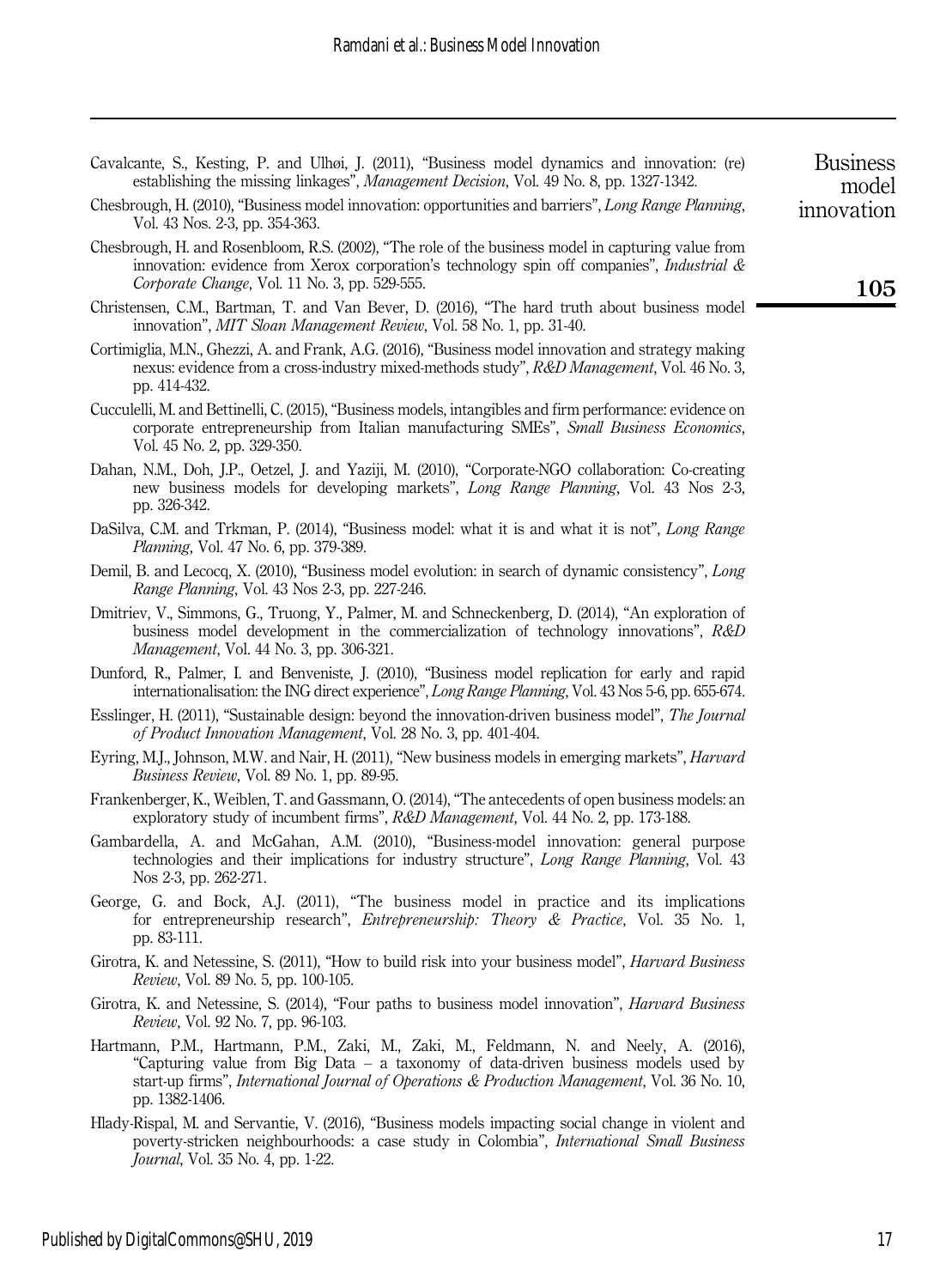Huang, H.C., Lai, M.C., Lin, L.H. and Chen, C.T. (2013), "Overcoming organizational inertia to strengthen business model innovation: an open innovation perspective", Journal of Organizational Change Management, Vol. 26 No. 6, pp. 977-1002. Huarng, K.-H. (2013), "A two-tier business model and its realization for entrepreneurship", *Journal of* **NEJE** 22,2

- Business Research, Vol. 66 No. 10, pp. 2102-2105. Iansiti, M. and Lakhani, K.R. (2014), "Digital ubiquity: how connections, sensors, and data are
- revolutionizing business", Harvard Business Review, Vol. 92 No. 11, pp. 91-99.
- Johnson, M.W., Christensen, C.M. and Kagermann, H. (2008), "Reinventing your business model", Harvard Business Review, Vol. 86 No. 12, pp. 57-68.
- Karimi, J. and Walter, Z. (2016), "Corporate entrepreneurship, disruptive business model innovation adoption, and its performance: the case of the newspaper industry", Long Range Planning, Vol. 49 No. 3, pp. 342-360.
- Kastalli, I., Van Looy, B. and Neely, A. (2013), "Steering manufacturing firms towards service business model innovation", California Management Review, Vol. 56 No. 1, pp. 100-123.
- Kohler, T. (2015), "Crowdsourcing-based business models", California Management Review, Vol. 57 No. 4, pp. 63-84.
- Kiron, D., Kruschwitz, N., Haanaes, K., Reeves, M. and Goh, E. (2013), "The innovation bottom line", MIT Sloan Management Review, Vol. 54 No. 2, pp. 1-20.
- Klang, D., Wallnöfer, M. and Hacklin, F. (2014), "The business model paradox: a systematic review and exploration of antecedents", International Journal of Management Reviews, Vol. 16 No. 4, pp. 454-478.
- Kortmann, S. and Piller, F. (2016), "Open business models and closed-loop value chains", California Management Review, Vol. 58 No. 3, pp. 88-108.
- Landau, C., Karna, A. and Sailer, M. (2016), "Business model adaptation for emerging markets: a case study of a German automobile manufacturer in India", R&D Management, Vol. 46 No. 3, pp. 480-503.
- Lange, K., Geppert, M., Saka-Helmhout, A. and Becker-Ritterspach, F. (2015), "Changing business models and employee representation in the airline industry: a comparison of British Airways and Deutsche Lufthansa", British Journal of Management, Vol. 26 No. 3, pp. 388-407.
- McGrath, R.G. (2010), "Business models: a discovery driven approach", Long Range Planning, Vol. 43 Nos. 2-3, pp. 247-261.
- McNamara, P., Peck, S.I. and Sasson, A. (2013), "Competing business models, value creation and appropriation in English football", Long Range Planning, Vol. 46 No. 6, pp. 475-487.
- Markides, C.C. (2013), "Business model innovation: what can the ambidexterity literature teach us?", Academy of Management Perspectives, Vol. 27 No. 3, pp. 313-323.
- Mason, K. and Spring, M. (2011), "The sites and practices of business models", *Industrial Marketing* Management, Vol. 40 No. 6, pp. 1032-1041.
- Mehrizi, M.H.R. and Lashkarbolouki, M. (2016), "Unlearning troubled business models: from realization to marginalization", Long Range Planning, Vol. 49 No. 3, pp. 298-323.
- Mezger, F. (2014), "Toward a capability-based conceptualization of business model innovation: insights from an explorative study", R&D Management, Vol. 44 No. 5, pp. 429-449.
- Michel, S. (2014), "Capture more value", Harvard Business Review, Vol. 92 No. 4, pp. 78-85.
- Morris, M.H., Shirokova, G. and Shatalov, A. (2013), "The business model and firm performance: the case of Russian food service ventures", Journal of Small Business Management, Vol. 51 No. 1, pp. 46-65.
- Osterwalder, A., Pigneur, Y. and Tucci, C.L. (2005), "Clarifying business models: origins, present, and future of the concept", Communications of the Association for Information Systems, Vol. 16 No. 1, pp. 1-25.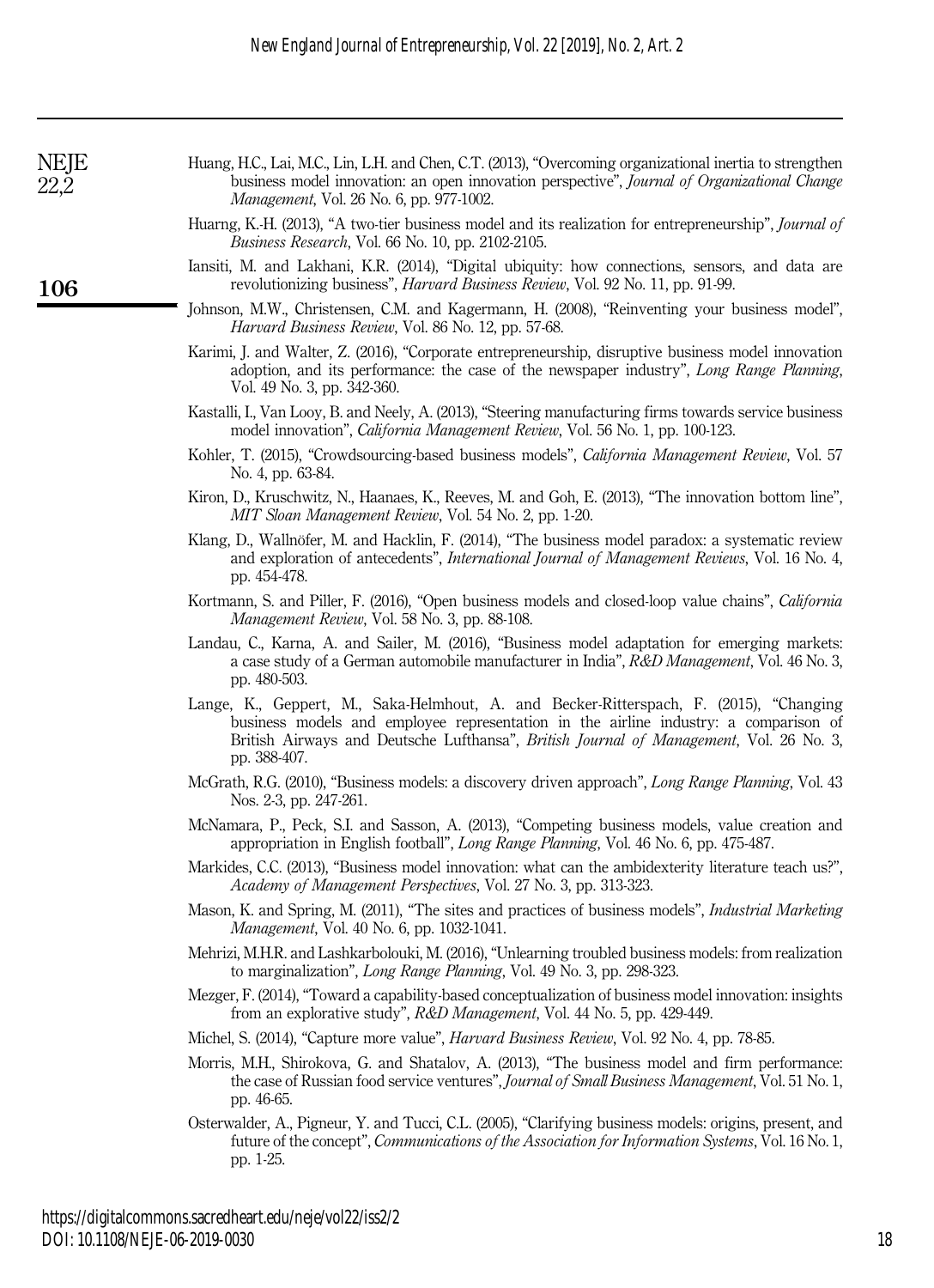| Peters, C., Blohm, I. and Leimeister, J.M. (2015), "Anatomy of successful business models for complex |  |
|-------------------------------------------------------------------------------------------------------|--|
| services: insights from the telemedicine field", <i>Journal of Management Information Systems</i> ,   |  |
| Vol. 32 No. 3, pp. 75-104.                                                                            |  |
|                                                                                                       |  |

- Rajala, R., Westerlund, M. and Möller, K. (2012), "Strategic flexibility in open innovation designing business models for open source software", European Journal of Marketing, Vol. 46 No. 10, pp. 1368-1388.
- Roberge, M. (2015), "The right way to use compensation: to shift strategy, change how you pay your team", *Harvard Business Review*, Vol. 93 No. 4, pp. 70-75.
- Schneider, S. and Spieth, P. (2013), "Business model innovation: towards an integrated future research agenda", International Journal of Innovation Management, Vol. 17 No. 1, pp. 134-156.
- Shafer, S.M., Smith, H.J. and Linder, J.C. (2005), "The power of business models", *Business Horizons*, Vol. 48 No. 3, pp. 199-207.
- Sinfield, J.V., Calder, E., McConnell, B. and Colson, S. (2012), "How to identify new business models", MIT Sloan Management Review, Vol. 53 No. 2, pp. 85-90.
- Sinkovics, N., Sinkovics, R.R. and Yamin, M. (2014), "The role of social value creation in business model formulation at the bottom of the pyramid – implications for MNEs?", *International Business* Review, Vol. 23 No. 4, pp. 692-707.
- Spieth, P., Schneckenberg, D. and Ricart, J.E. (2014), "Business model innovation state of the art and future challenges for the field", R&D Management, Vol. 44 No. 3, pp. 237-247.
- Sorescu, A., Frambach, R.T., Singh, J., Rangaswamy, A. and Bridges, C. (2011), "Innovations in retail business models", Journal of Retailing, Vol. 87 No. 1, pp. S3-S16.
- Sosna, M., Trevinyo-Rodríguez, R.N. and Velamuri, S.R. (2010), "Business model innovation through trial-and-error learning: the naturhouse case", Long Range Planning, Vol. 43 Nos. 2-3, pp. 383-407.
- Storbacka, K. (2011), "A solution business model: capabilities and management practices for integrated solutions", Industrial Marketing Management, Vol. 40 No. 5, pp. 699-711.
- Taran, Y., Boer, H. and Lindgren, P. (2015), "A business model innovation typology", *Decision Sciences*, Vol. 46 No. 2, pp. 301-331.
- Transfield, D., Denyer, D. and Smart, P. (2003), "Towards a methodology for developing evidence-informed management knowledge by means of systematic review", British Journal of Management, Vol. 14 No. 3, pp. 207-222.
- Teece, D.J. (2010), "Business models, business strategy and innovation", Long Range Planning, Vol. 43 Nos 2-3, pp. 172-194.
- Velu, C. (2015), "Business model innovation and third-party alliance on the survival of new firms", Technovation, Vol. 35 No. 1, pp. 1-11.
- Velu, C. (2016), "Evolutionary or revolutionary business model innovation through coopetition? The role of dominance in network markets", *Industrial Marketing Management*, Vol. 53 No. 1, pp. 124-135.
- Velu, C. and Jacob, A. (2014), "Business model innovation and owner–managers: the moderating role of competition", R&D Management, Vol. 46 No. 3, pp. 451-463.
- Visnjic, I., Wiengarten, F. and Neely, A. (2016), "Only the brave: product innovation, service business model innovation, and their impact on performance", Journal of Product Innovation Management, Vol. 33 No. 1, pp. 36-52.
- Weill, P. and Woerner, S.L. (2013), "Optimizing your digital business model", MIT Sloan Management Review, Vol. 54 No. 3, pp. 71-78.
- Wilson, F. and Post, J.E. (2013), "Business models for people, planet (& profits): exploring the phenomena of social business, a market-based approach to social value creation", Small Business Economics, Vol. 40 No. 3, pp. 715-737.
- Wirtz, B.W., Pistoia, A., Ullrich, S. and Göttel, V. (2016), "Business models: origin, development and future research perspectives", Long Range Planning, Vol. 49 No. 1, pp. 36-54.